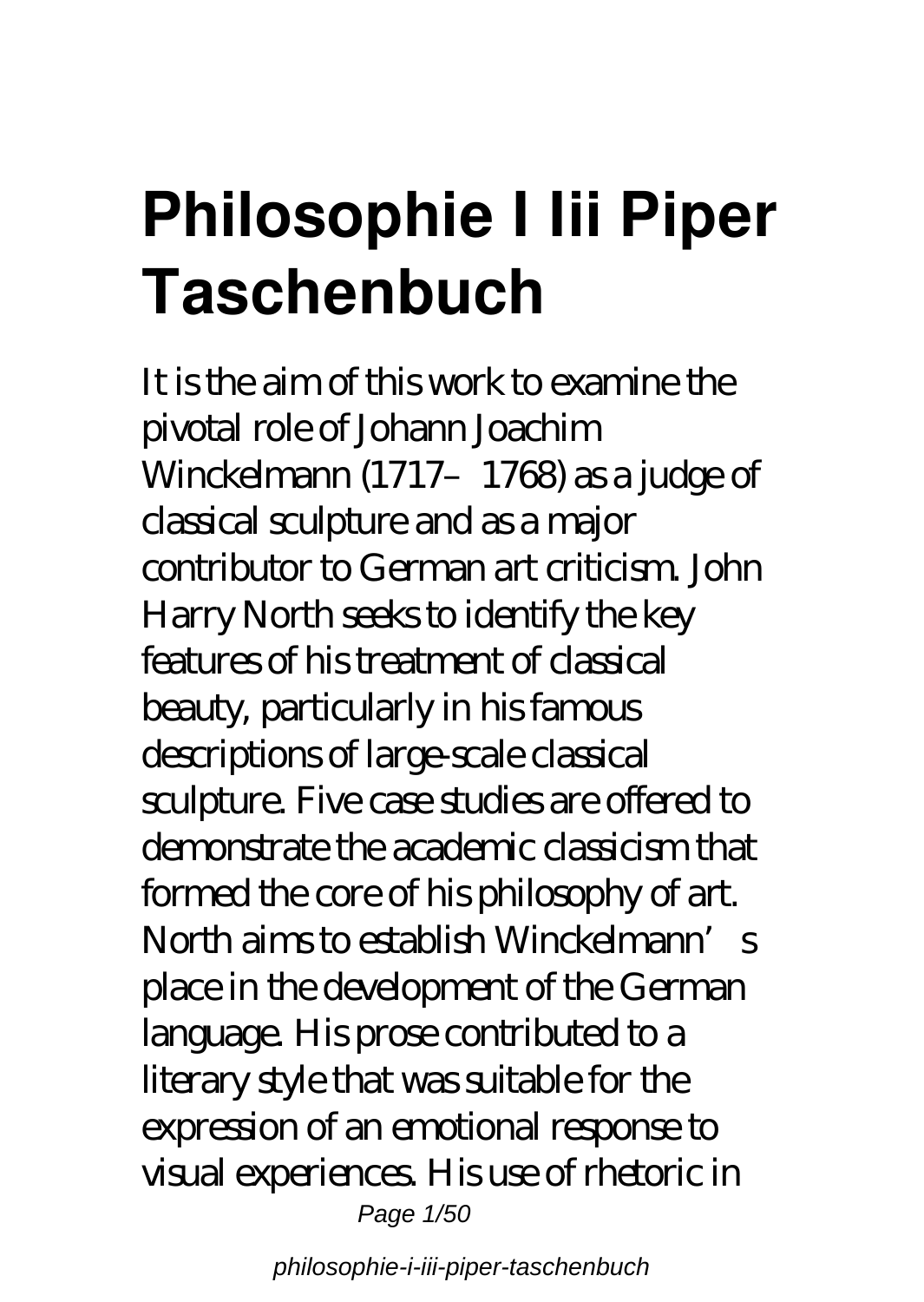the assessment of classical art, however,

make his judgements propagandist rather than analytical. The published works of Winckelmann, his draft essays and his collected private correspondence are advanced as criteria in the evaluation of his impact on the development of German classicism that culminated in the Weimar group of poets and writers. His Grecophile enthusiasm, however, led him to introduce stylistic categories in the development of classical marble sculpture that are no longer regarded as truly reflecting the evolution of Greco-Roman art. Thus his historicity and his classification of styles remain in doubt. Winckelmann proposed that the training of modern artists should concentrate on the observation and imitation of classical models instead of looking to nature as the source of inspiration. This plan succeeded to some extent in the generation that followed his Page 2/50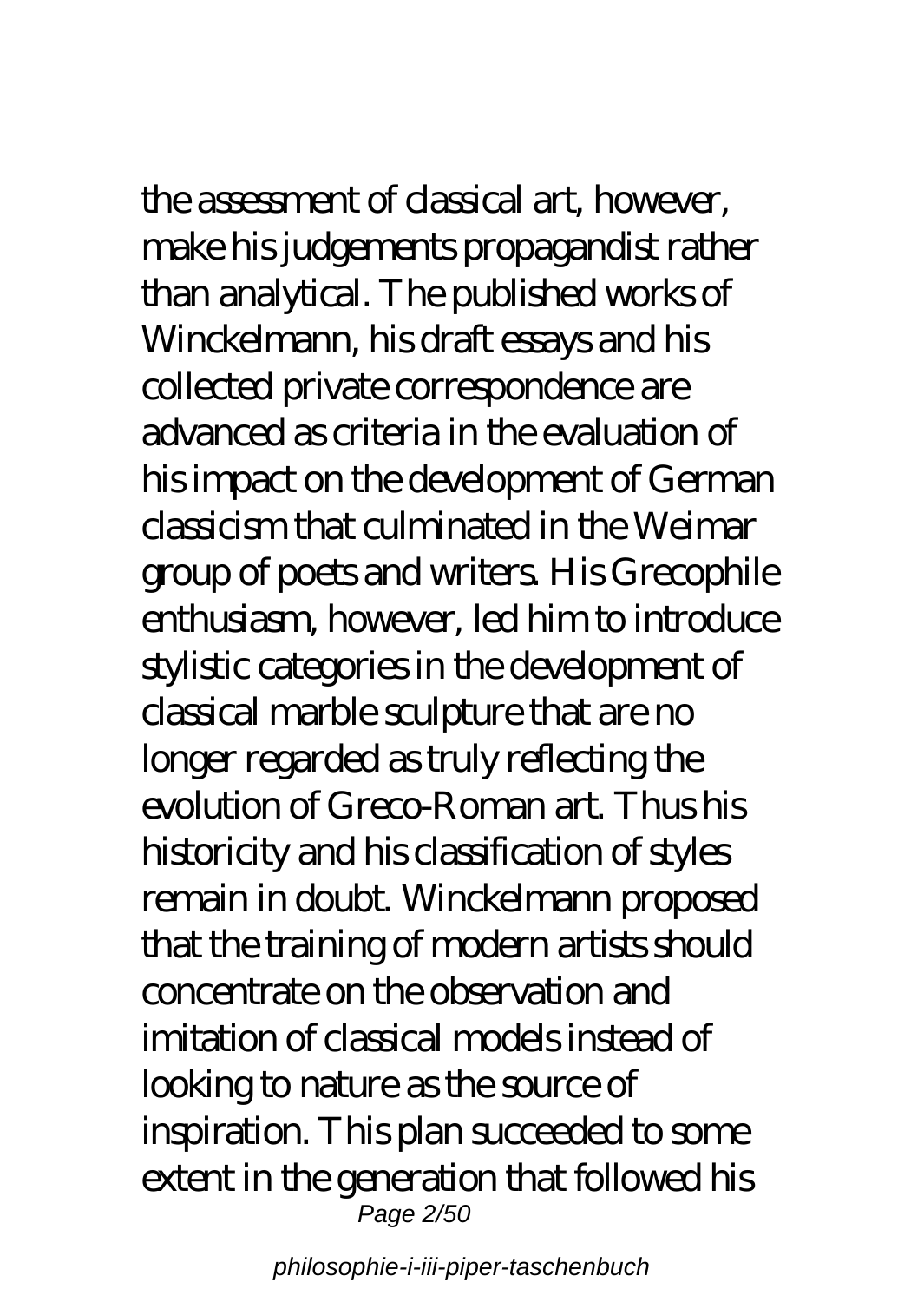untimely death. Throughout the succeeding century, artists and their sponsors did favour classical models and developed stylistic classicism in European freestanding sculpture, in painting and in architecture

Since the politicization of anthropology in the 1970s, most anthropologists have been reluctant to approach the topic of universals—that is, phenomena that occur regularly in all known human societies. In this volume, Christoph Antweiler reasserts the importance of these cross-cultural commonalities for anthropological research and for life and co-existence beyond the academy. The question presented here is how anthropology can help us approach humanity in its entirety, understanding the world less as a globe, with an emphasis on differences, but as a planet, from a vantage point open to commonalities.

Page 3/50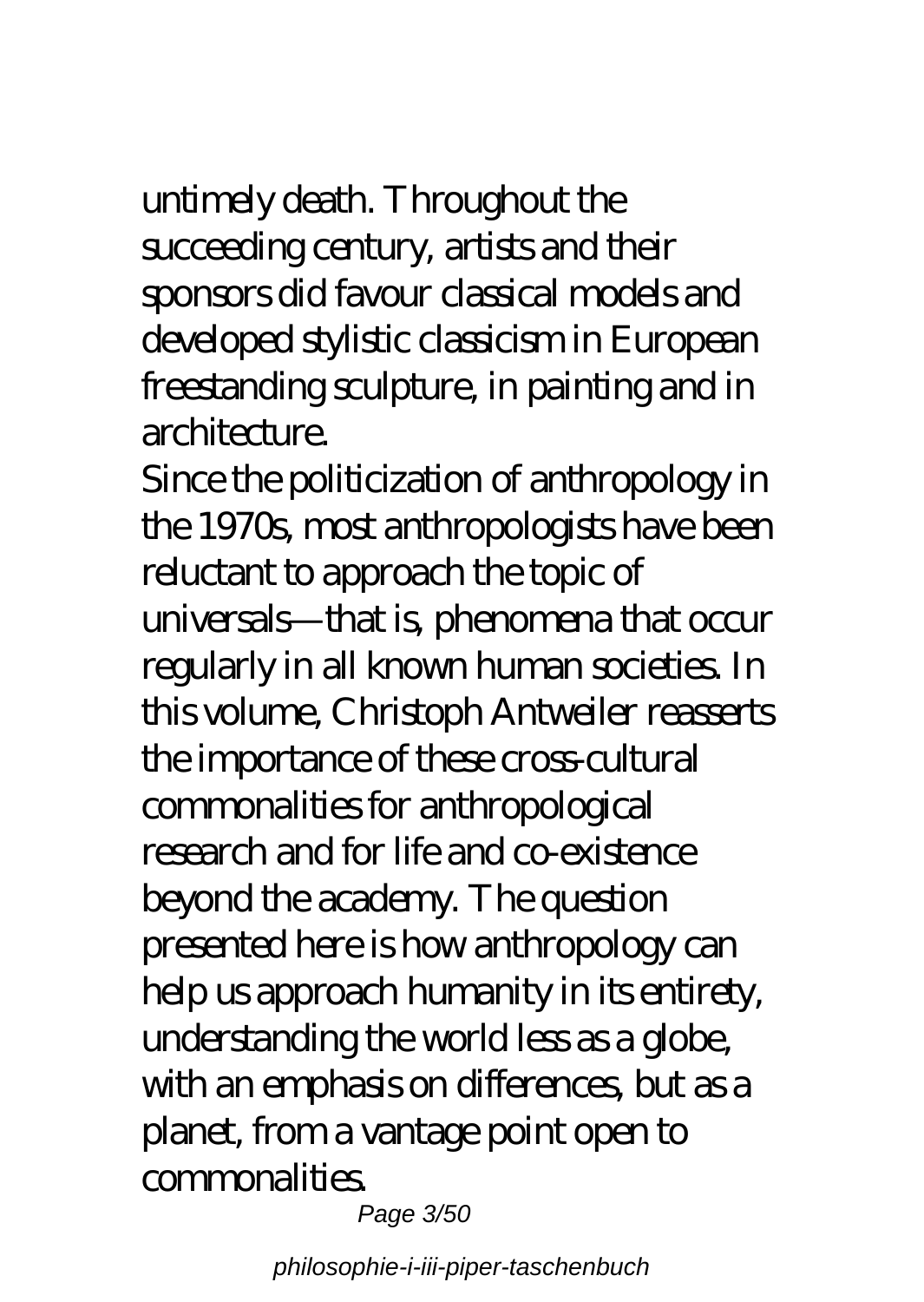Die zweisprachige wissenschaftliche Fachzeitschrift enthällt ausschließ lich Originalbeiträge und ist prinzipiell für alle Richtungen der Religionsphilosophie und der philosophischen Theologie offen. Mit Erscheinen des Bandes 18 wird das

Jahrbuch eingestellt.

Staunen, Humor, Mut und Skepsis Book Two: The Philosopher

Annäherungen an das Christentum der Frühzeit - Band II

Recht und Staat als Objektivationen des Geistes in der Geschichte

Methodologies of the Frankfurt School 100 Years of Misreadings and the Normative Turn in Political Philosophy

Exploring the Future of Christian Monasticisms

The nature of life consists in a constructive becoming (see Analecta Husserliana vol. 70). Though caught up

Page 4/50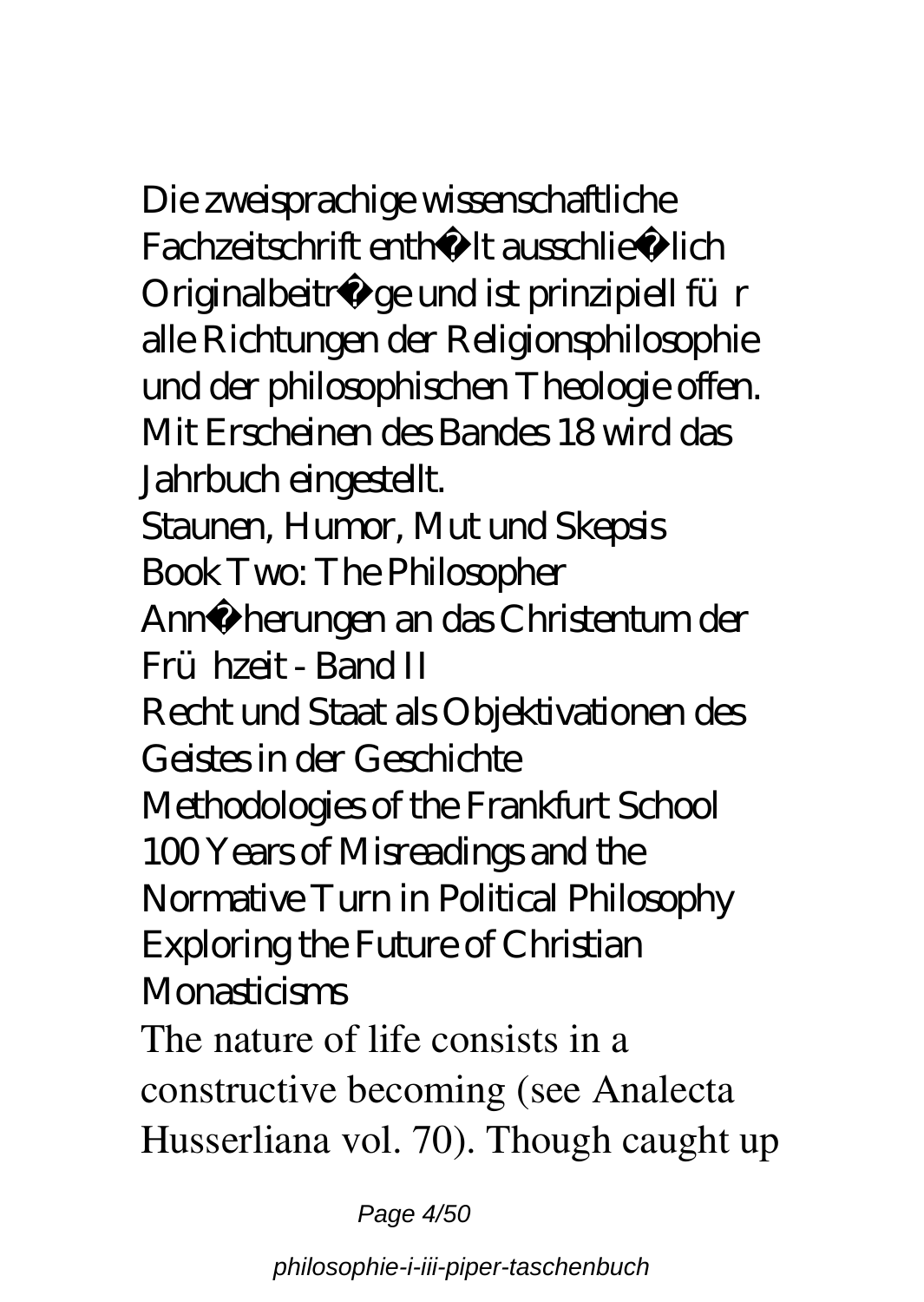in its relatively stable, stationary intervals manifesting the steps of its accomplishments that our attention is fixed. In this selection of studies we proceed, in contrast, to envisage life in the Aristotelian perspective in which energia, forces, and dynamisms of life at work are at the fore. Startling questions emerge: `what distinction could be drawn between the prompting forces of life and its formation? Or, is this distinction a result of our transcendental faculties?' The answers to these questions reveal themselves, as Tymieniecka proposes, at the phenomenologically ontopoietic level of life's origination where transcendentality surges. The institution of monasticism in the Christian Church is in general decline,

Page 5/50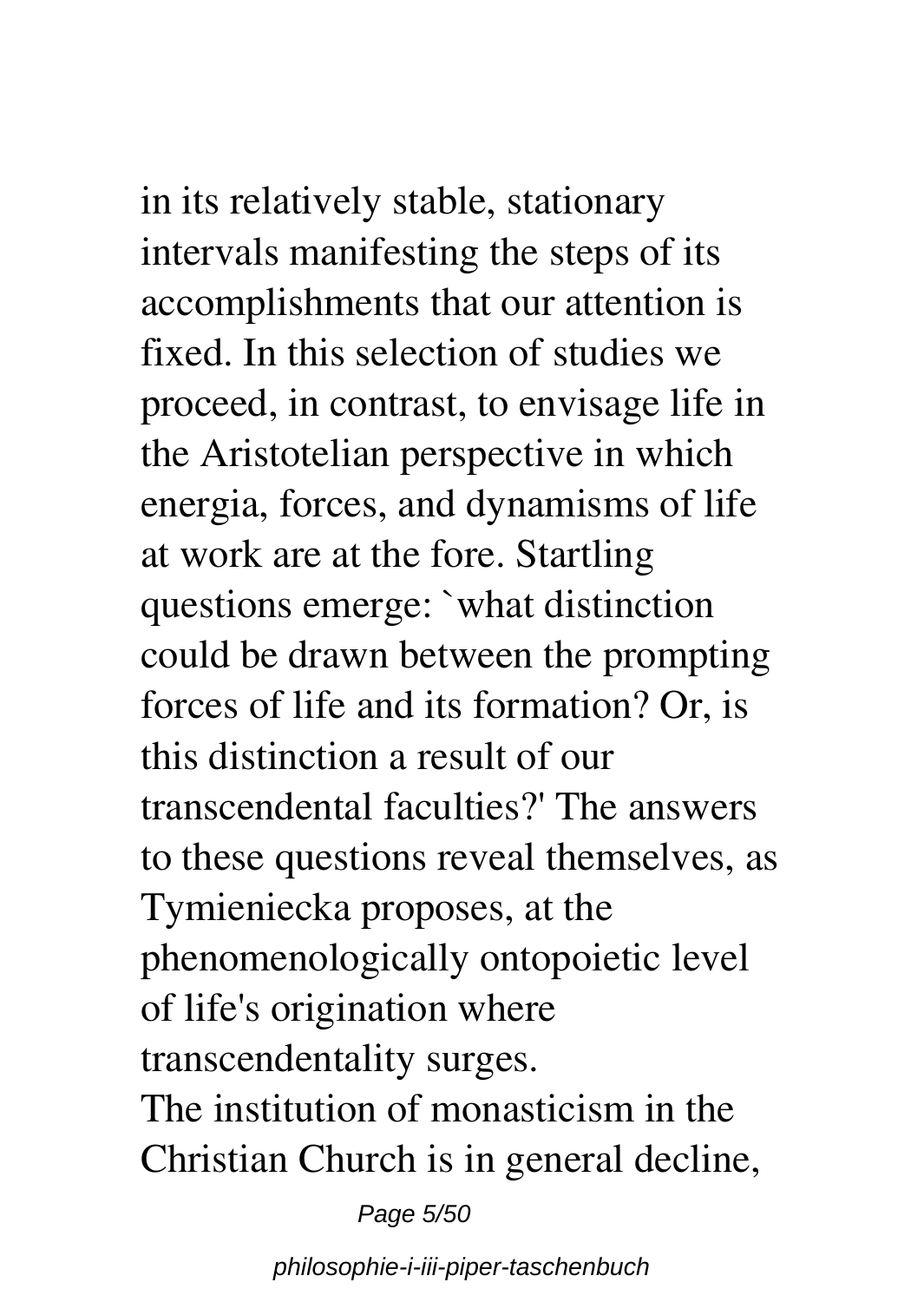at least in so-called lifirst worldll nations. Though there are many reasons for this, monastic leaders are confronted by the reality of fewer communities, monks, and nuns nonetheless. At the same time, many younger Christians are rediscovering the rich heritage of the monastic tradition. Though they themselves might not be called to join a traditional monastery, they are eager to appropriate monastic practices in their own lives. This had led to a movement known as the linew monasticism or Isecular monasticism.<sup>I</sup> Despite lacking a unified vision and any central organization, these new/secular monastics are attempting, in their own ways, to carry on the tradition and practices of Christian monasticism. As

Page 6/50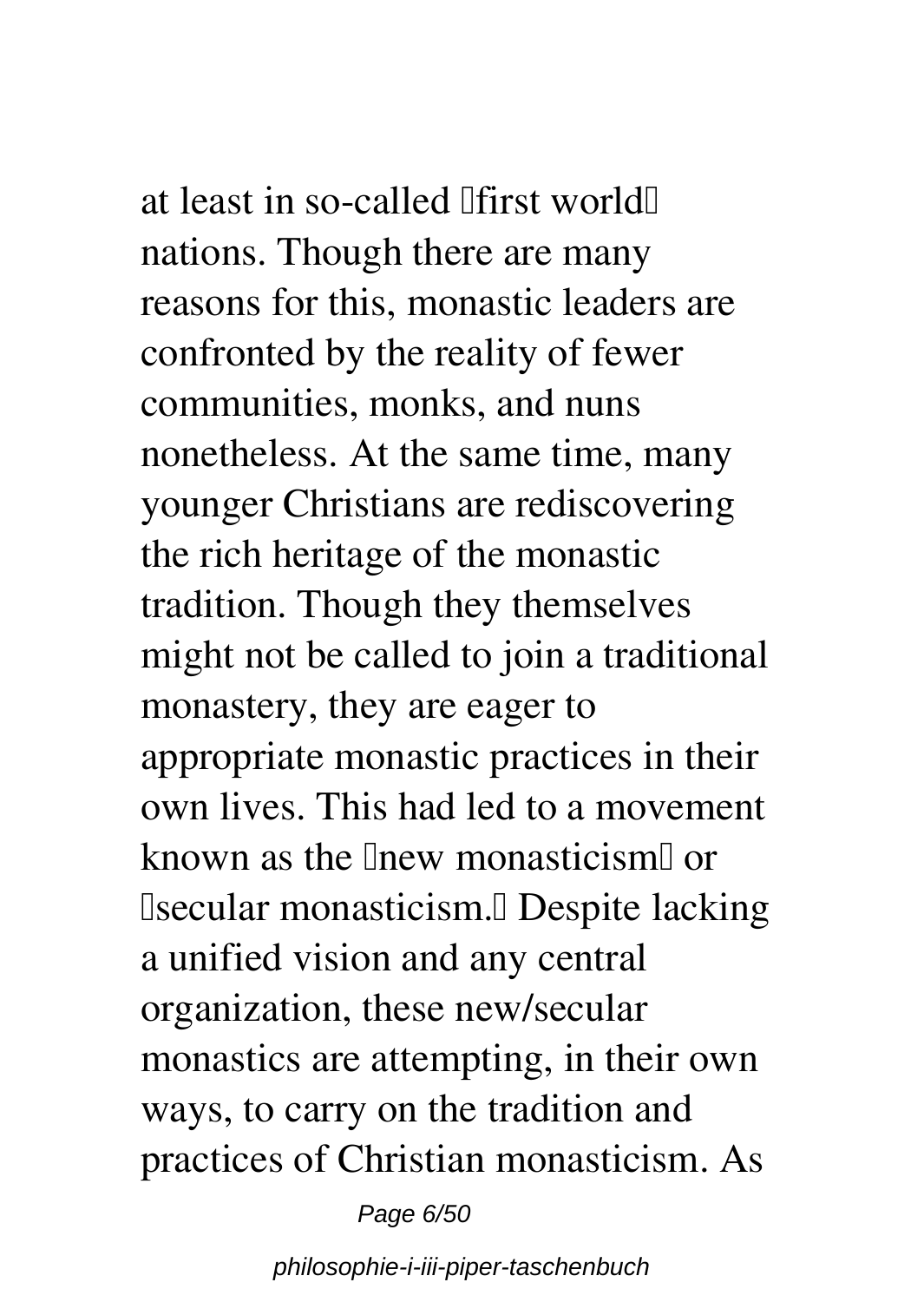well, there is a movement within historical Christian monasteries to pour new wine into old wineskins. Traditional forms of monasticism are also generally flourishing in developing nations, breathing new life into monasticism. This volume looks at the current monastic landscape to assess where monasticism stands and to imagine ways in which it will grow in the future, leading not only to a renewed Christian monasticism but to new monasticisms.

The Blackwell Guide to Feminist Philosophy is a definitive introduction to the field, consisting of 15 newlycontributed essays that apply philosophical methods and approaches to feminist concerns. Offers a key view of the project of centering women<sup>[]</sup>s

Page 7/50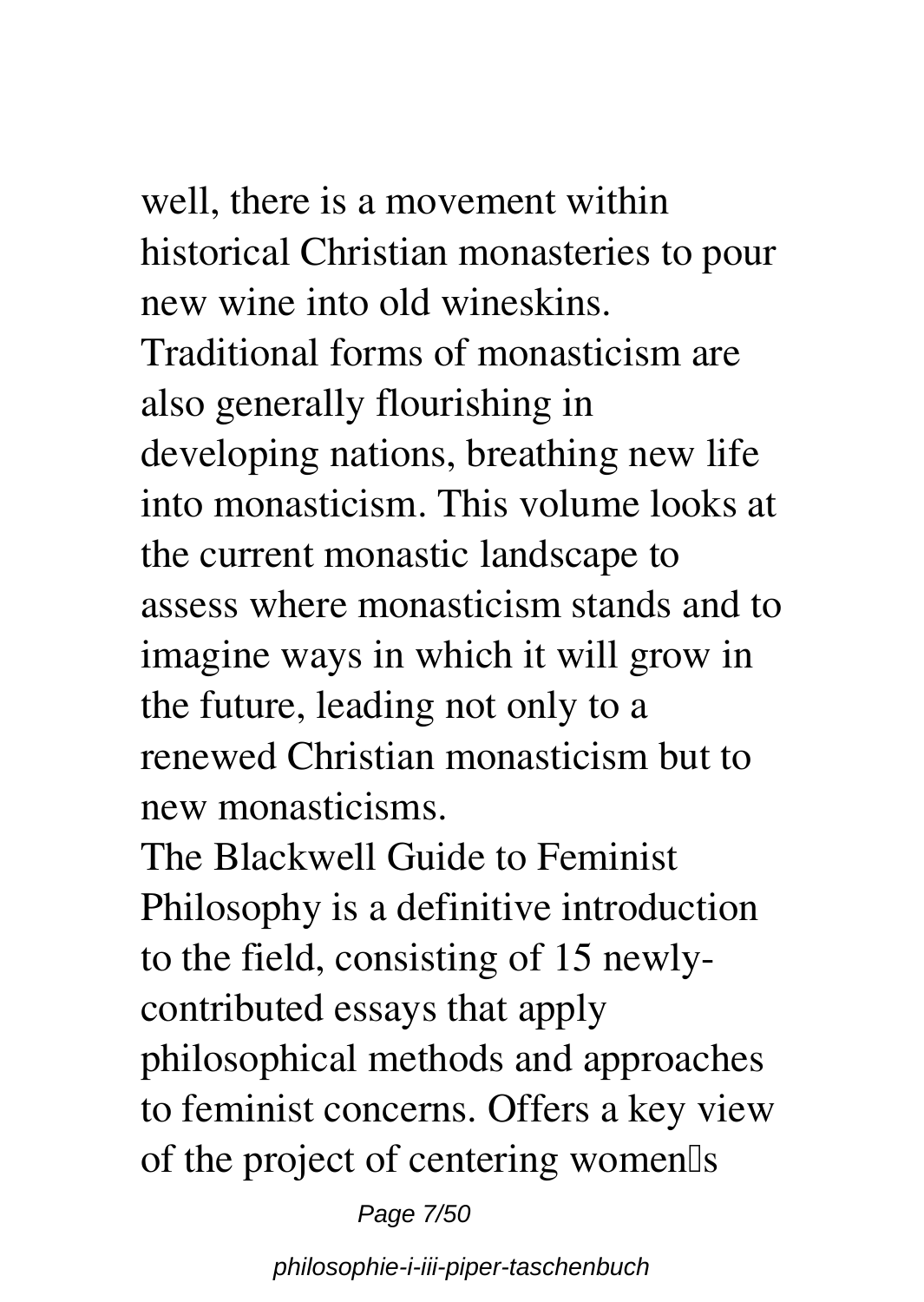experience. Includes topics such as feminism and pragmatism, lesbian philosophy, feminist epistemology, and women in the history of philosophy. A Historical and Philosophical Analysis of Gene-Darwinism and Universal Darwinism Kleine Geschichte der Philosophie University of California Union Catalog of Monographs Cataloged by the Nine Campuses from 1963 Through 1967: Authors & titles The Collaborative Bibliography of Women in Philosophy Was ist Philosophie? Jahrbuch für Religionsphilosophie Nietzsche, Philosophy and the Arts Eine prägnante, verständlich geschriebene Einführung in die Philosophie des Abendlandes, die Lust

Page 8/50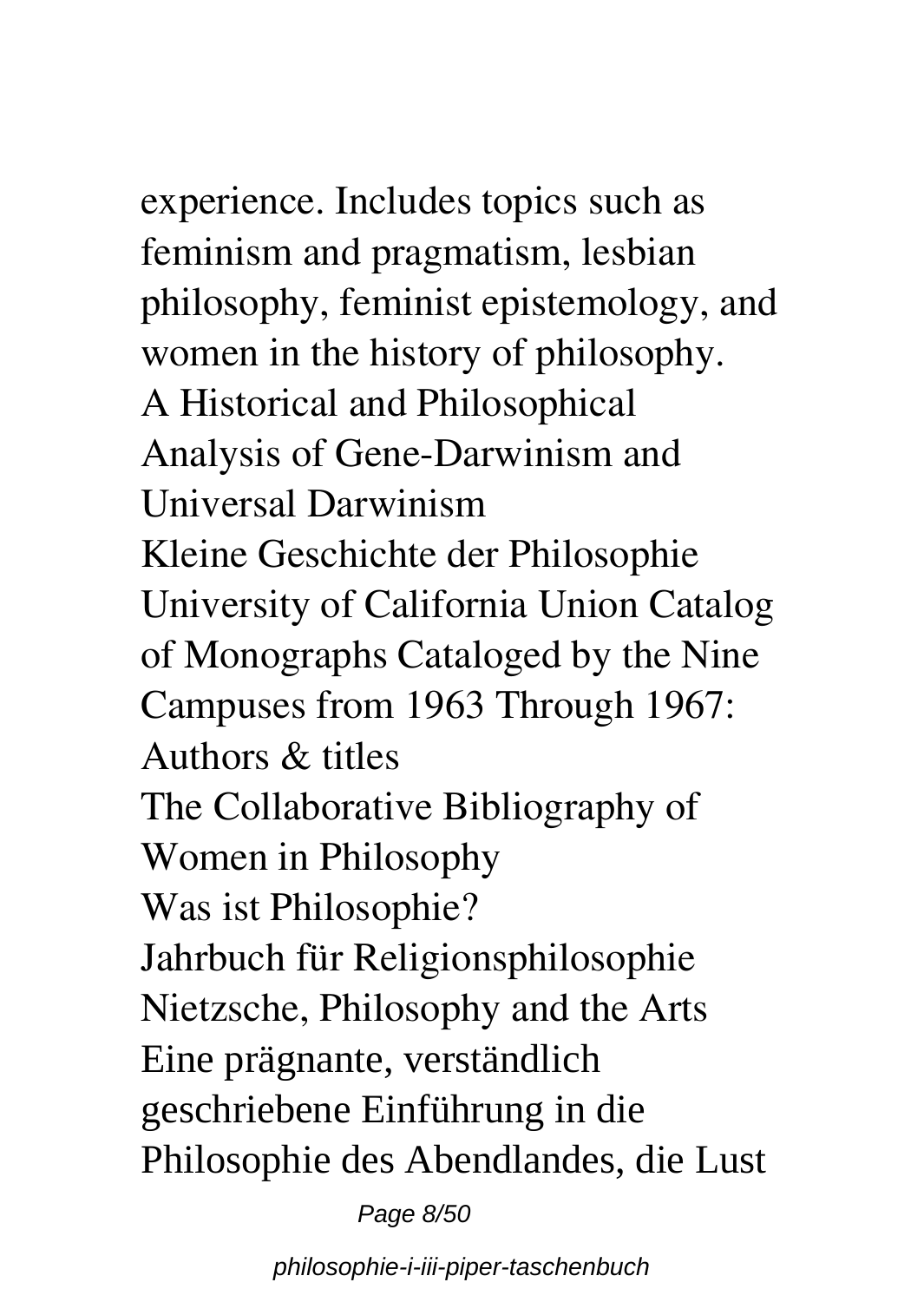### macht, die großen Denker und die Vielfalt ihres Denkens zu entdecken. Eindeutig und treffsicher werden die zentralen Gedanken der 55 bedeutendsten Philosophen von Thales bis Richard Rorty vermittelt. Daß Philosophie für alle da ist, davon ist der Autor Volker Spierling fest überzeugt.

This book gives a short presentation of the triad

philosophy–physics–technology against the background of the common origin in ancient times. This is the first English edition of this book, previously published in German. The emergence of the book has been described in the foreword of the first German edition. This edition is updated and extended, whereby new physical research results and technological innovations were

Page 9/50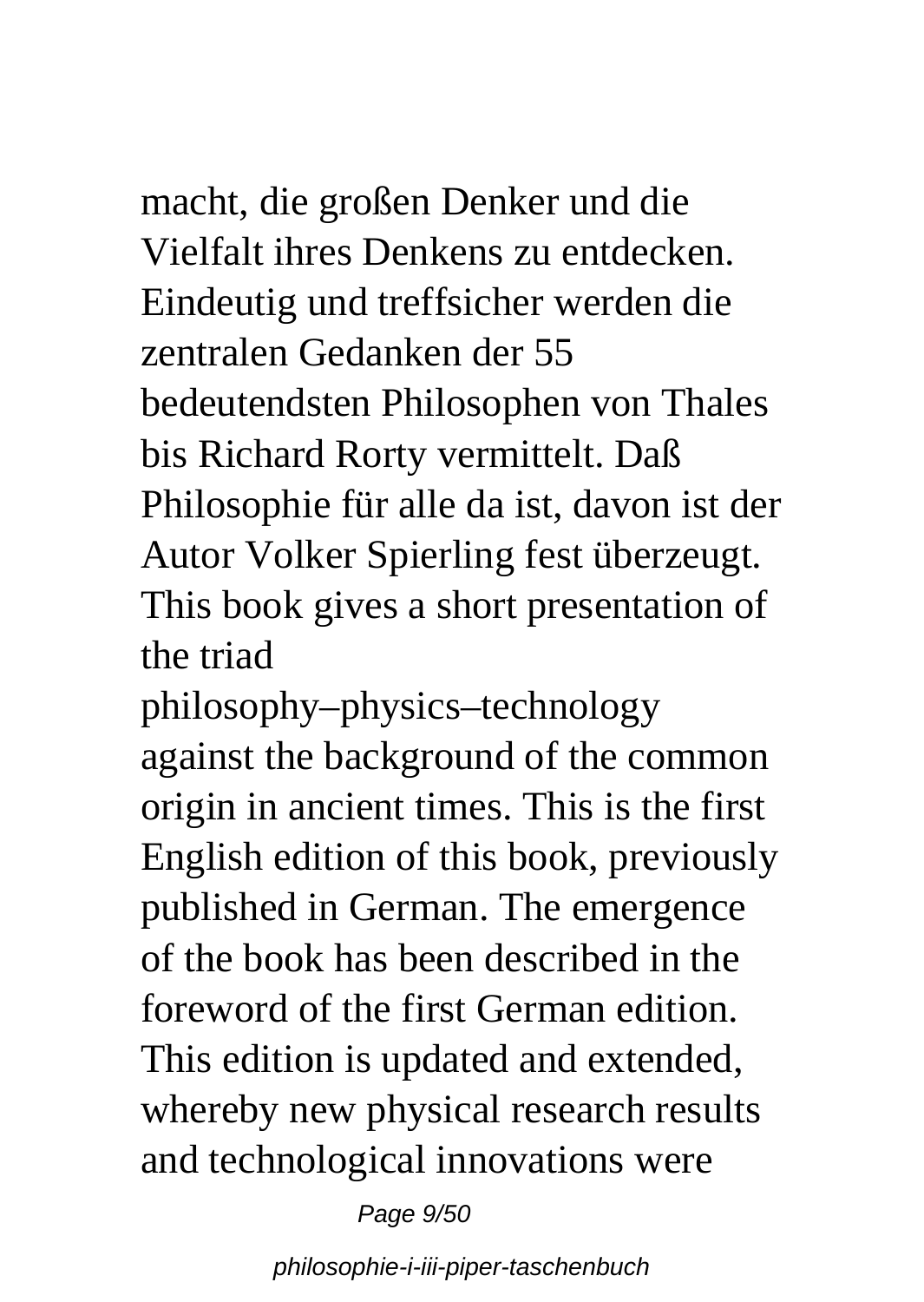## included: - The physics of space and

time after the experimental detection of gravitational waves (Nobel Prize for Physics 2017). - The New International System of Units (SI) for Physics and Technology which is completely based on natural constants and entered into force on World Metrology Day, 20 May 2019. - Actual overview of basic technologies: Material, Energy, Information. - Technologies for the "Digital World" of information and communication. - Mechatronic and Cyber-physical systems for Industry 4.0. The significance of technology for the world in the 21st century is discussed in the final section of the book.

Not so long ago, it seemed the intellectual positions on globalization

Page 10/50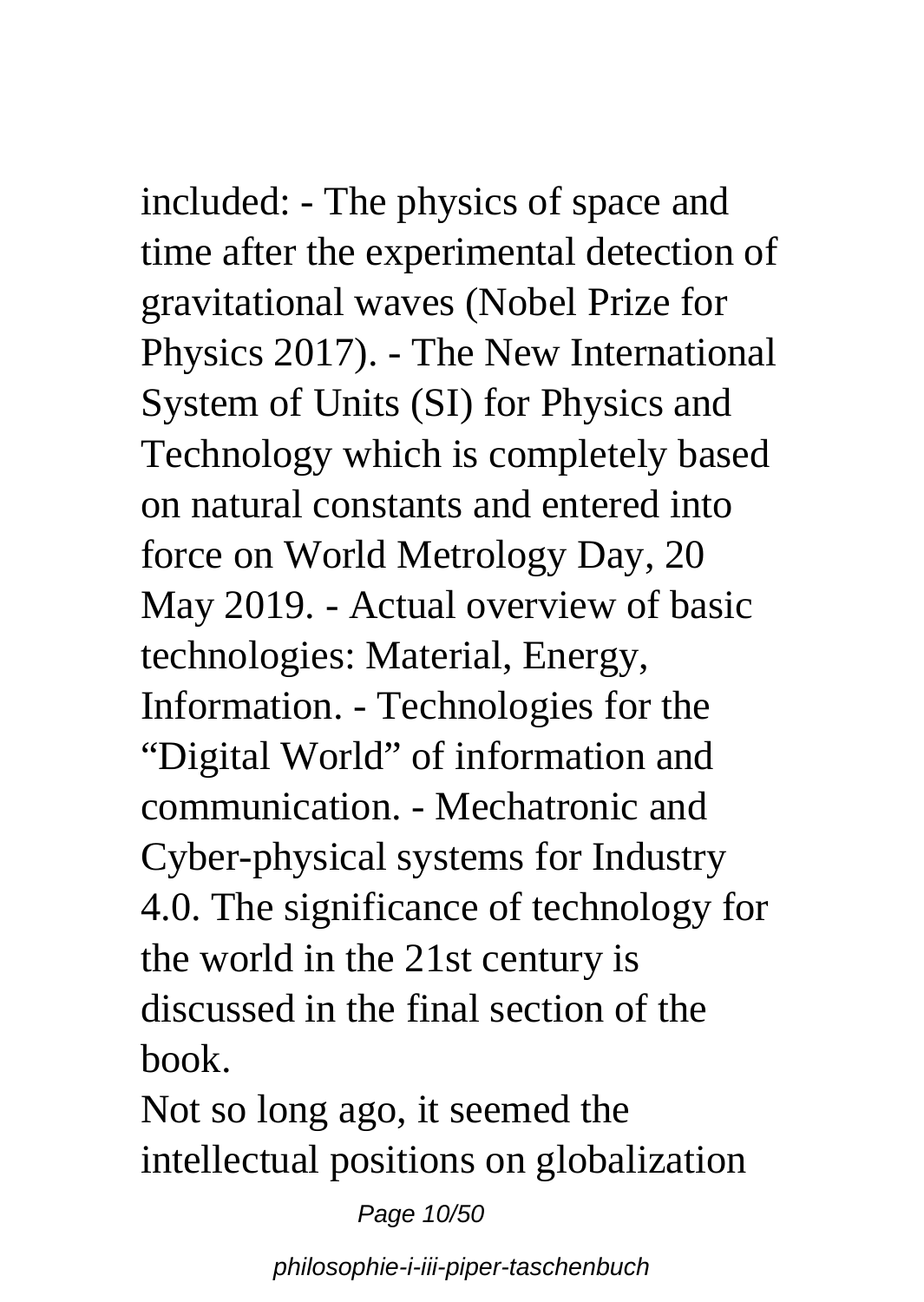were clear, with advocates and opponents making their respective cases in decidedly contrasting terms. Recently, however, the fronts have shifted dramatically. The aim of this publication is to contribute philosophical depth to the debates on globalization conducted within various academic fields – principally by working out its normative dimensions. The interdisciplinary nature of this book's contributors also serves to scientifically ground the ethicalphilosophical discourse on global responsibility. Though by no means exhaustive, the expansive scope of the works herein encompasses such other topics as the altering consciousness of space and time, and the phenomenon of globalization as a discourse, as an

Page 11/50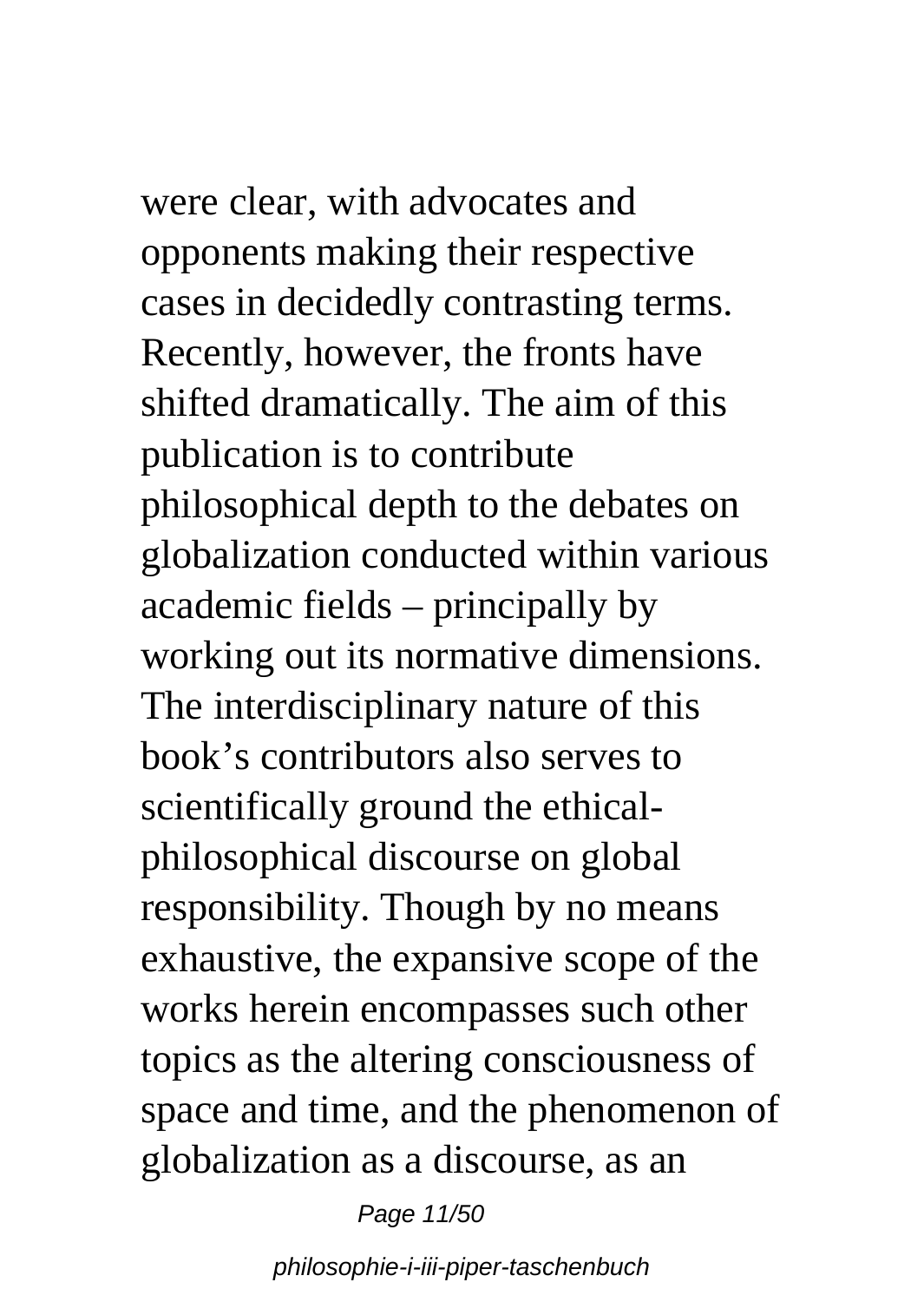ideology and as a symbolic form. Contemporary German Legal Philosophy The Blackwell Guide to Feminist Philosophy Manifesto of the Critical Theory of Society and Religion (3 Vols.) Mit seinen Berührungen zur Philosophie der Antike International Bibliography of Austrian Philosophy / Internationale Bibliographie Zur Sterreichischen Philosophie Brösel The Bloomsbury Companion to Arendt **Die Vielfalt miteinander vernetzter Kulturen auf unserem begrenzten Planeten erfordert gemeinsame Orientierungen. Die Humanwissenschaften müssen** Page 12/50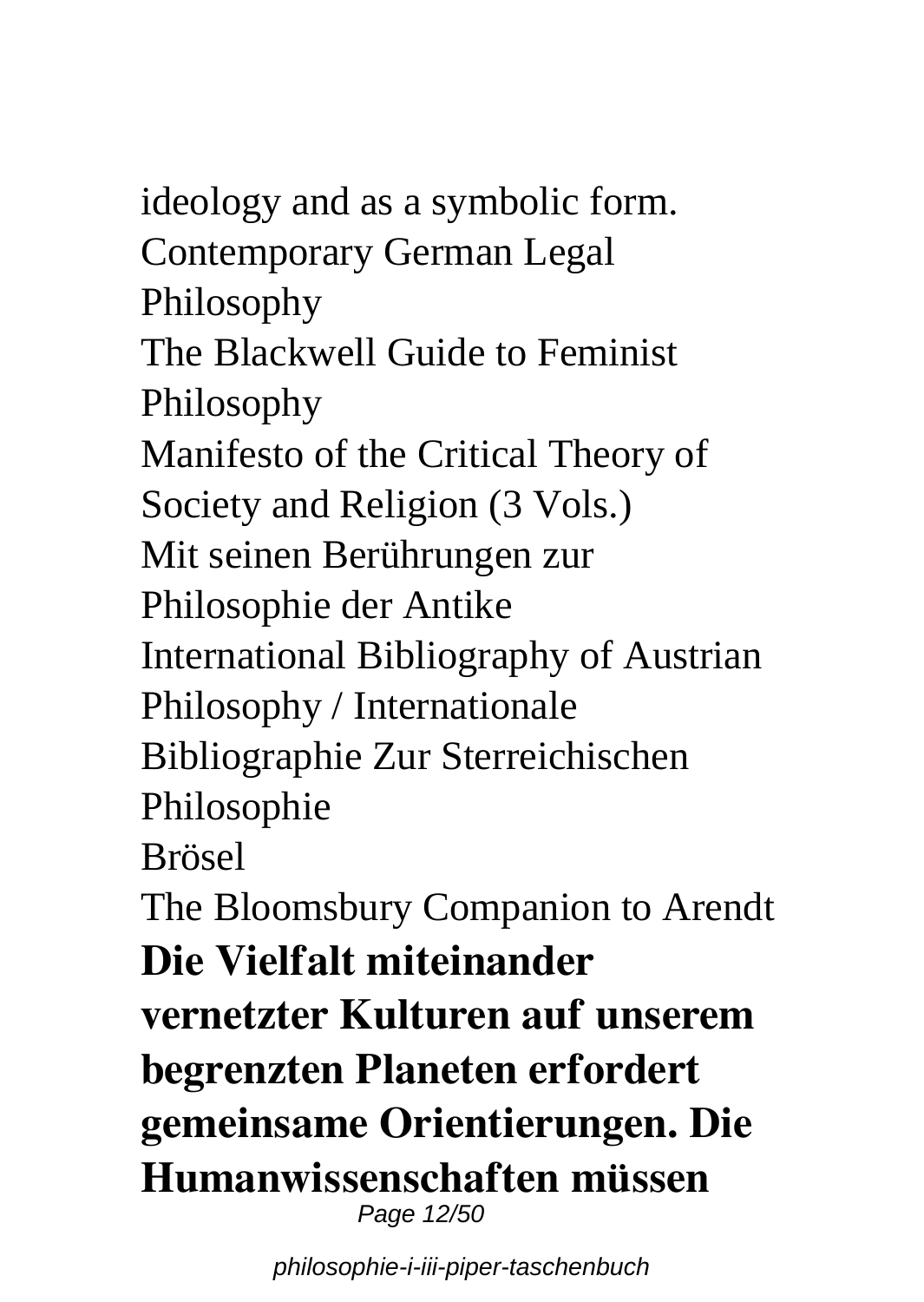# **fundamentale Fragen angehen:**

**Wie sieht ein Humanismus aus, der eigene Sichten und Erfahrungen Europas und Amerikas nicht vorschnell universalisiert? Wie können wir Globalität als Ganzes denken, ohne Einheit und Differenz gegeneinander auszuspielen? Braucht eine Weltgemeinschaft gemeinsame Werte, oder reichen Regeln für einen humanen Umgang? Wie kann der allgegenwärtige Ethnozentrismus zivilisiert werden? Wie lässt sich verhindern, dass »Kultur« in Identitätskämpfen als Waffe missbraucht wird? Ein realistischer Kosmopolitismus** Page 13/50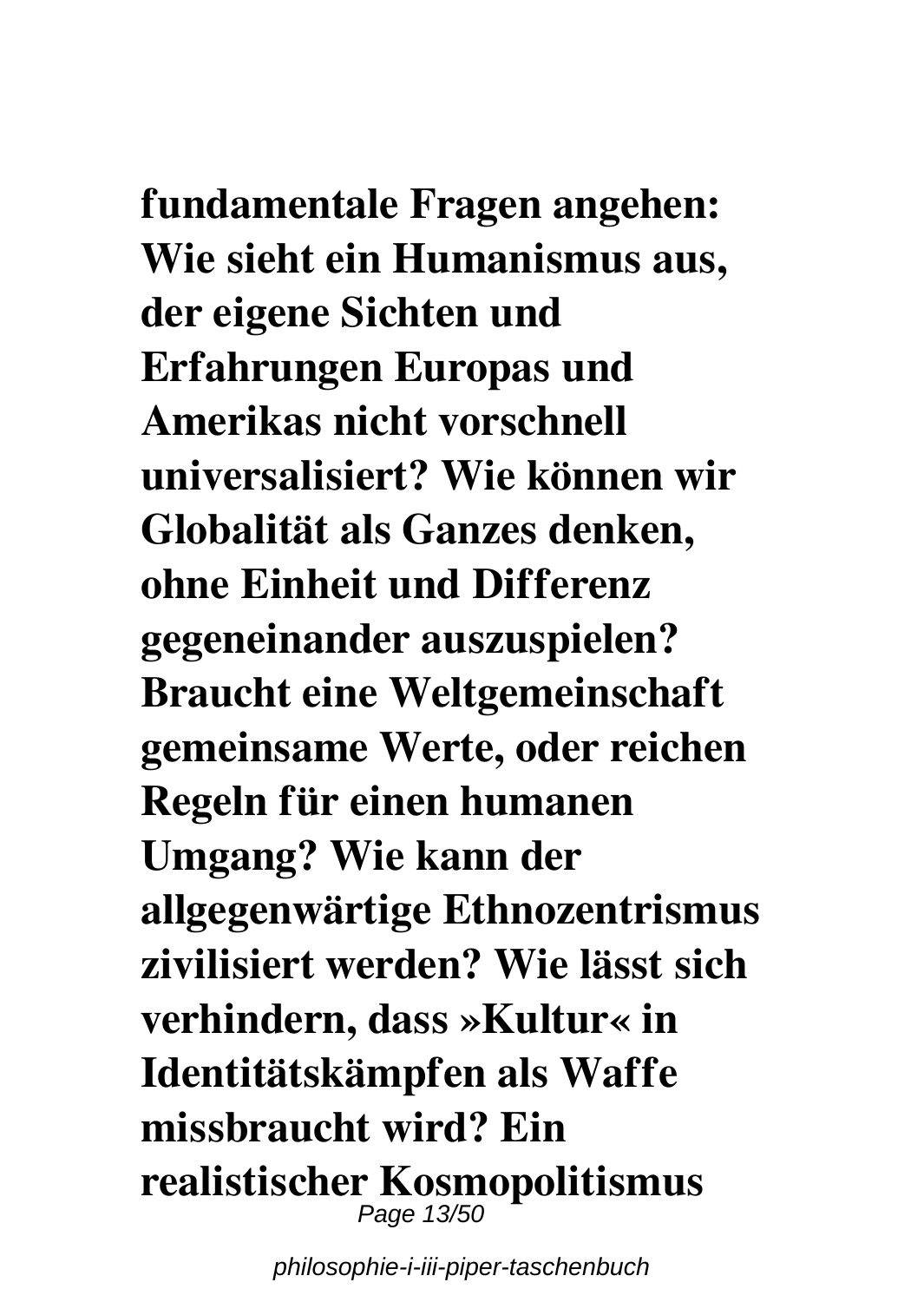# **muss die Menschheit als Einheit**

**verstehen, ohne Kulturen in globale Schablonen zu pressen. Hierfür können wir sowohl auf geteilte Charakteristika aller Menschen als auch auf Gemeinsamkeiten aller Kulturen bauen. Dieses Buch bietet ein anthropologisch informiertes Fundament zu heute drängenden Problemen interkulturellen Umgangs.**

**How to Critique Authoritarian Populism surveys methodologies of the early Frankfurt School in dialectics, psychoanalysis, human subjects research, and media discourse studies, and shows how their techniques can be used to** Page 14/50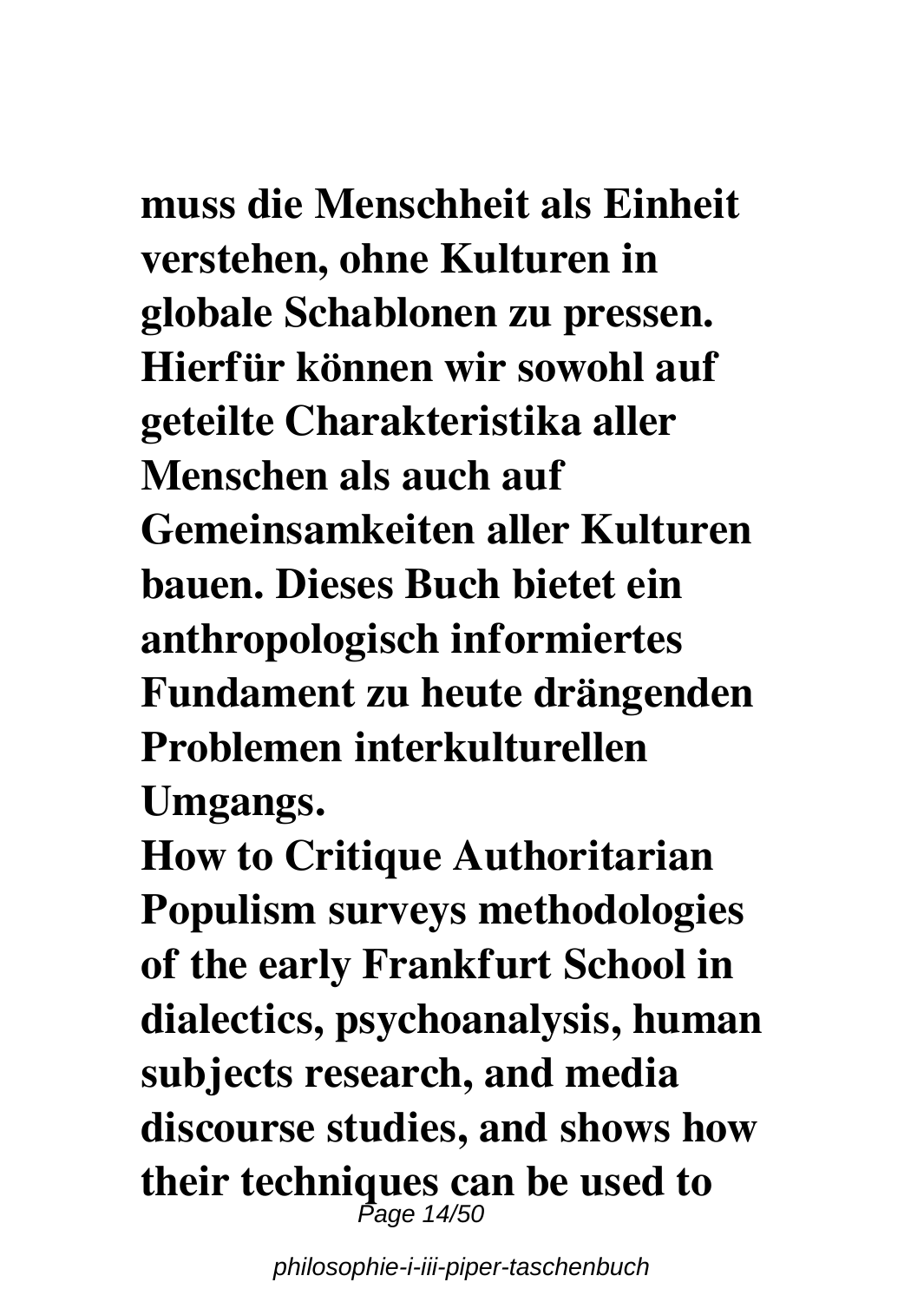**address the rise of authoritarianism today. Henning's Philosophy after Marx recapitulates the history of Marxinterpretations as a history of misinterpretation. Illustrating how Marx's original theories are more sustainable than their critiques from sociology, economics or philosophy, the work culminates in a criticism of recent critical theories. zwölf Radiovorträge International Bibliography of Austrian Philosophy/internationale Bibliographie Zur Sterreichischen Philosophie Philosophy of Educational** Page 15/50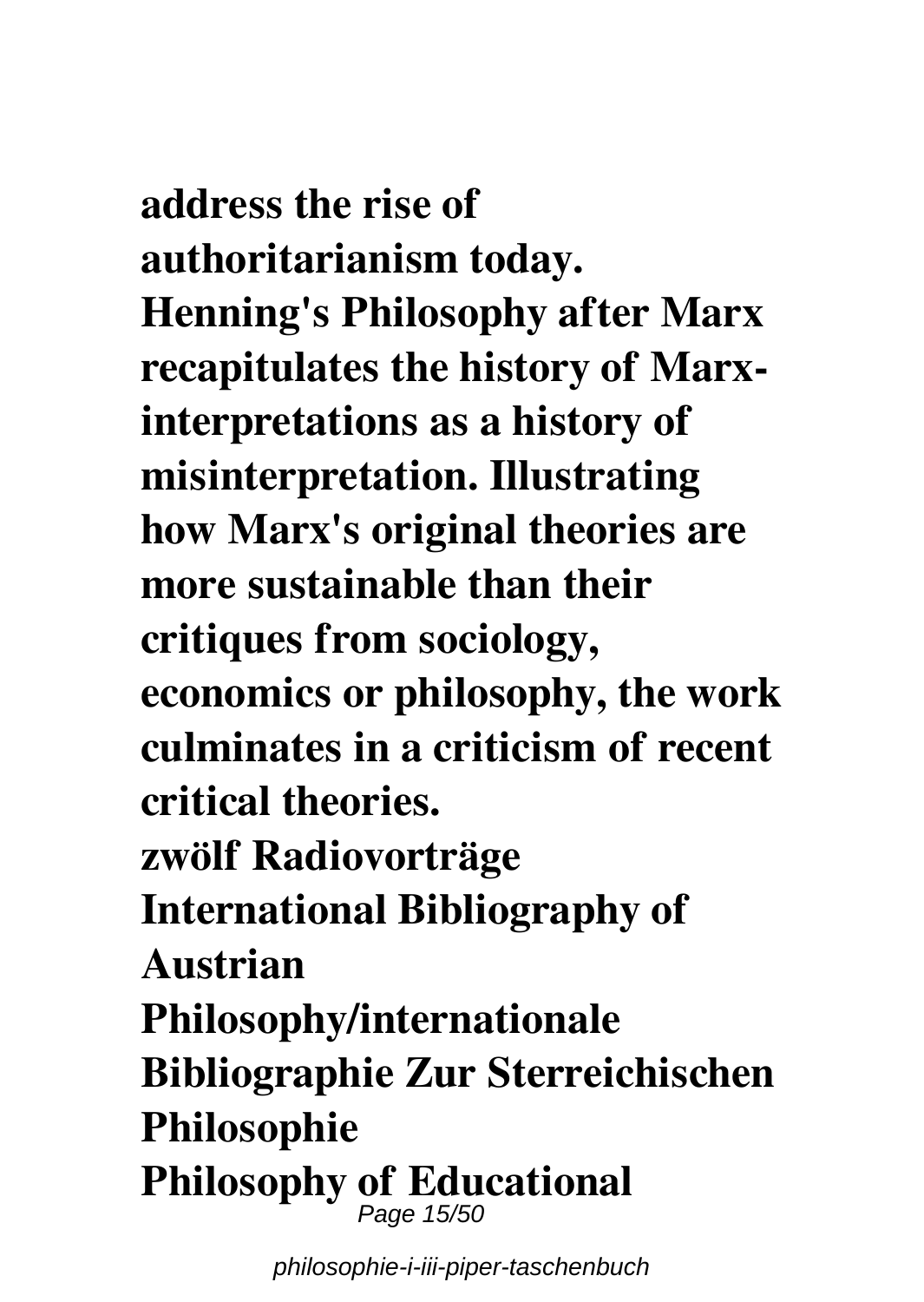### **Knowledge**

**Philosophisch-theologischer**

### **Turnaround der Begriffe und Ideen**

### **How to Critique Authoritarian Populism**

### **A Philosophy of Hope Human Universals Revisited**

This book is based on a congress evaluating Jaspers' basic psychopathological concepts and their anthropological roots in light of modern research paradigms. It provides a definition of delusion, his concept of "limit situation" so much challenged by trauma research, and his methodological debate. We are approaching the anniversary of Jaspers seminal work General Psychopathology in

Page 16/50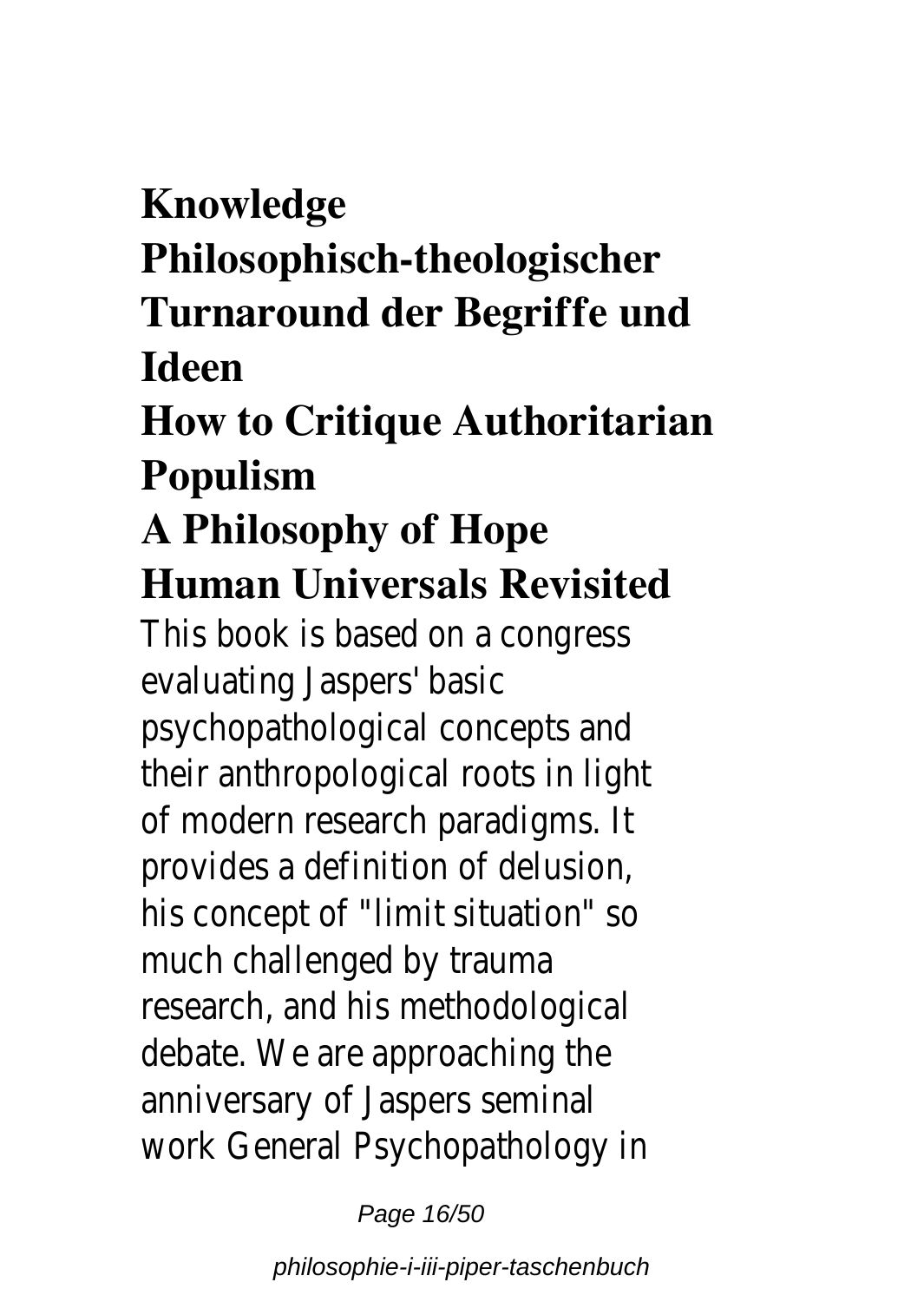1913. The Centre of Psychosocial Medicine of the University with its Psychiatric Hospital where Jaspers wrote this influential volume as a 29 year old clinical assistant hosted a number of international experts familiar with his psychiatric and philosophical work. This fruitful interdisciplinary discussion seems particularly important in light of the renewed interest in Jaspers' work, which will presumably increase towards the anniversary year 2013. This volume is unique in bringing together the knowledge of leading international scholars and combining three dimensions of investigation that are necessary to understand Jaspers in light of contemporary questions: history (section I), methodology (section II) and application (section III). Page 17/50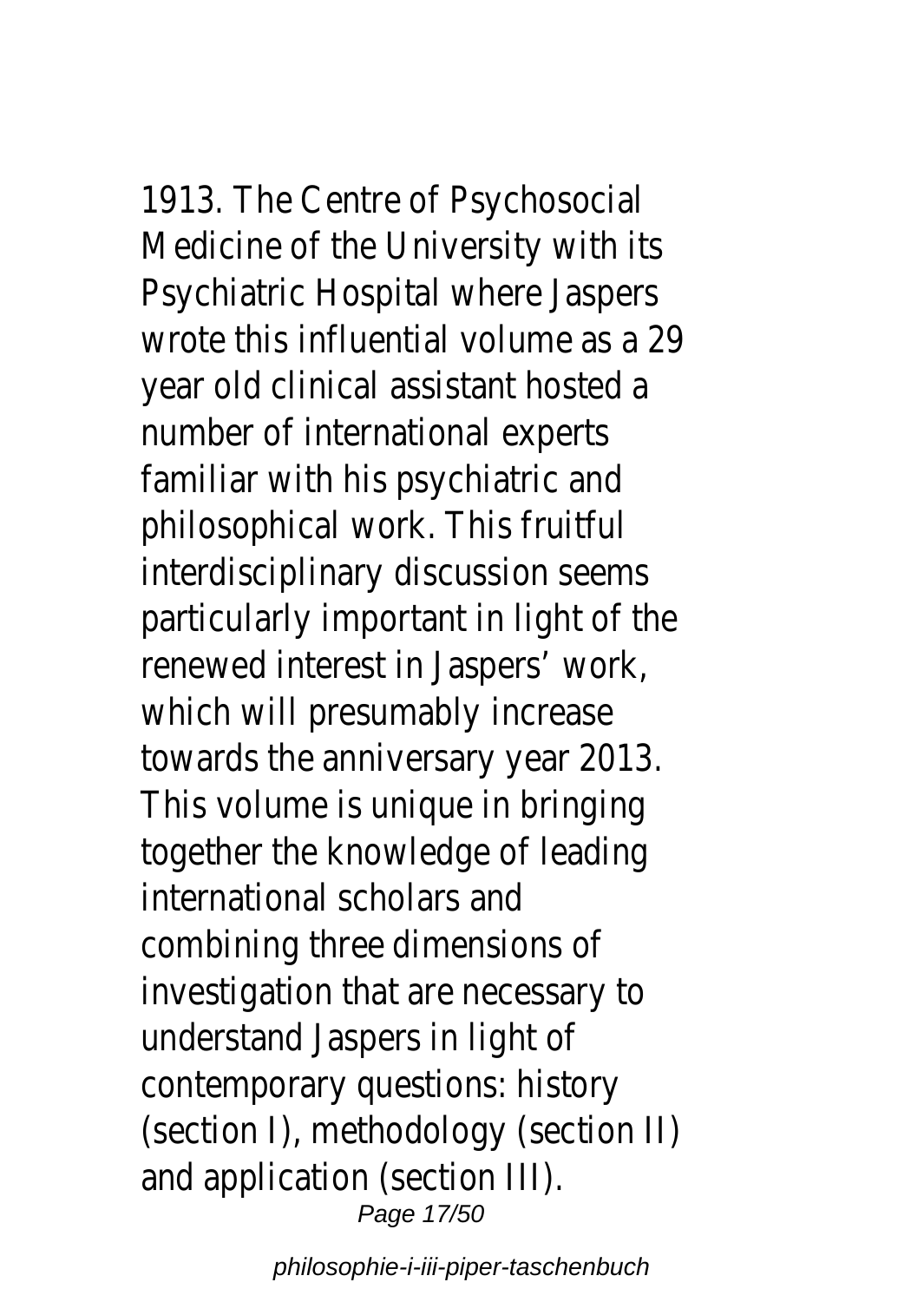Jürgen Habermas seeks to defend the Enlightenment and with it an ëmphatical", üncurtailed ?conception of reason against the post-modern critique of reason on the one hand, and against so-called scientism (which would include critical rationalism and the greater part of analytical philosophy) on the other. His objection to the former is that it is self-contradictory and politically defeatist; his objection to the latter is that, thanks to a standard of rationality derived from the natural sciences or from Weber's concept of purposive rationality, it leaves normative questions to irrational decisions. Habermas wants to offer an alternative, trying to develop a theory of communicative action that can clarify the normative Page 18/50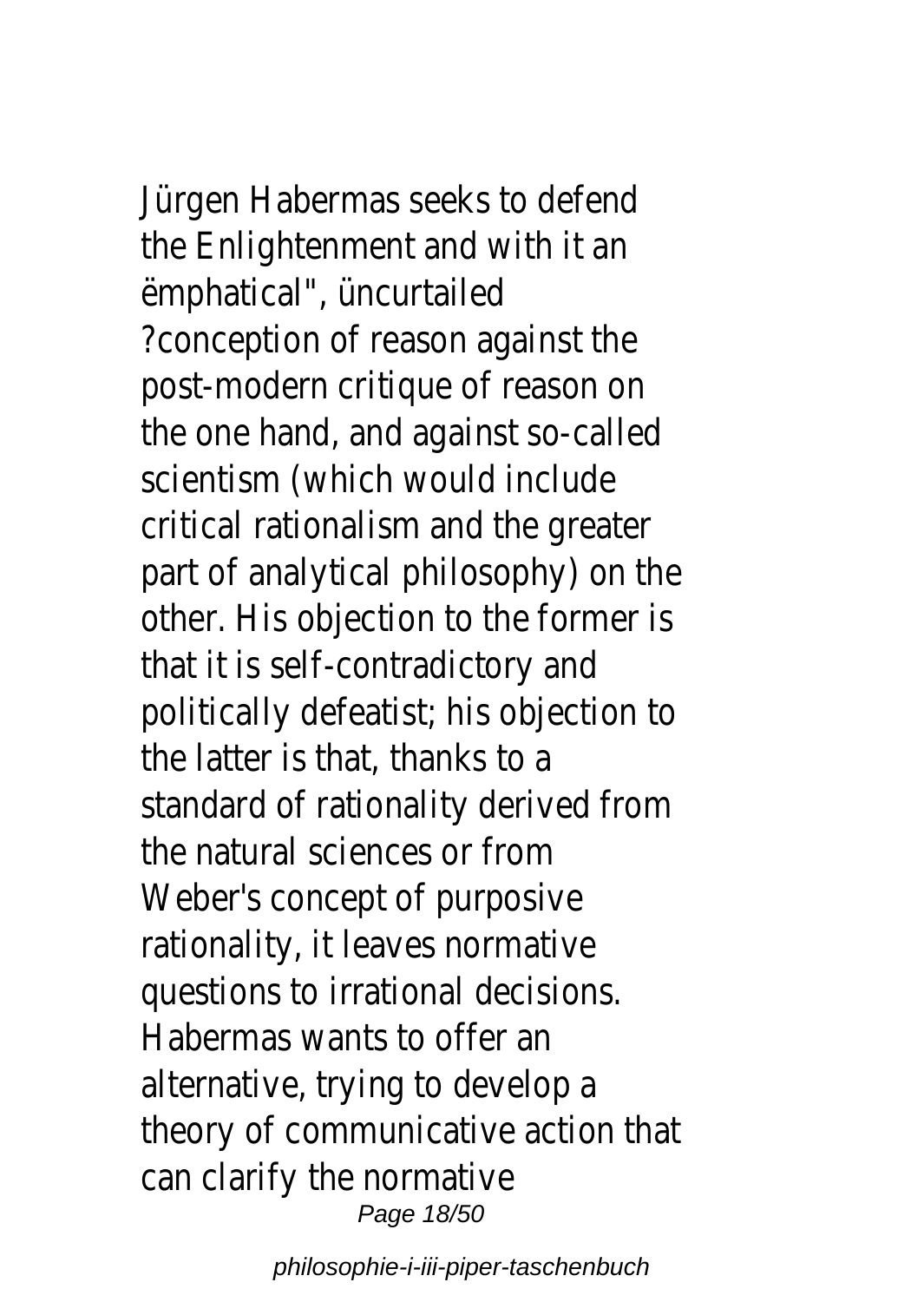foundations of a critical theory of society as well as provide a fruitful theoretical framework for empirical social research. This study is a comprehensive and detailed analysis and sustained critique of Habermas' philosophical system since his pragmatist turn in the seventies. It clearly and precisely depicts Habermas' long chain of arguments leading from an analysis of speech acts to a discourse theory of law and the democratic constitutional state. Along the way the study examines, among other things, Habermas' theory of communicative action, transcendental and universal pragmatics and the argument from "performative contradictions", discourse ethics, the consensus theory of truth, Habermas' ideas on Page 19/50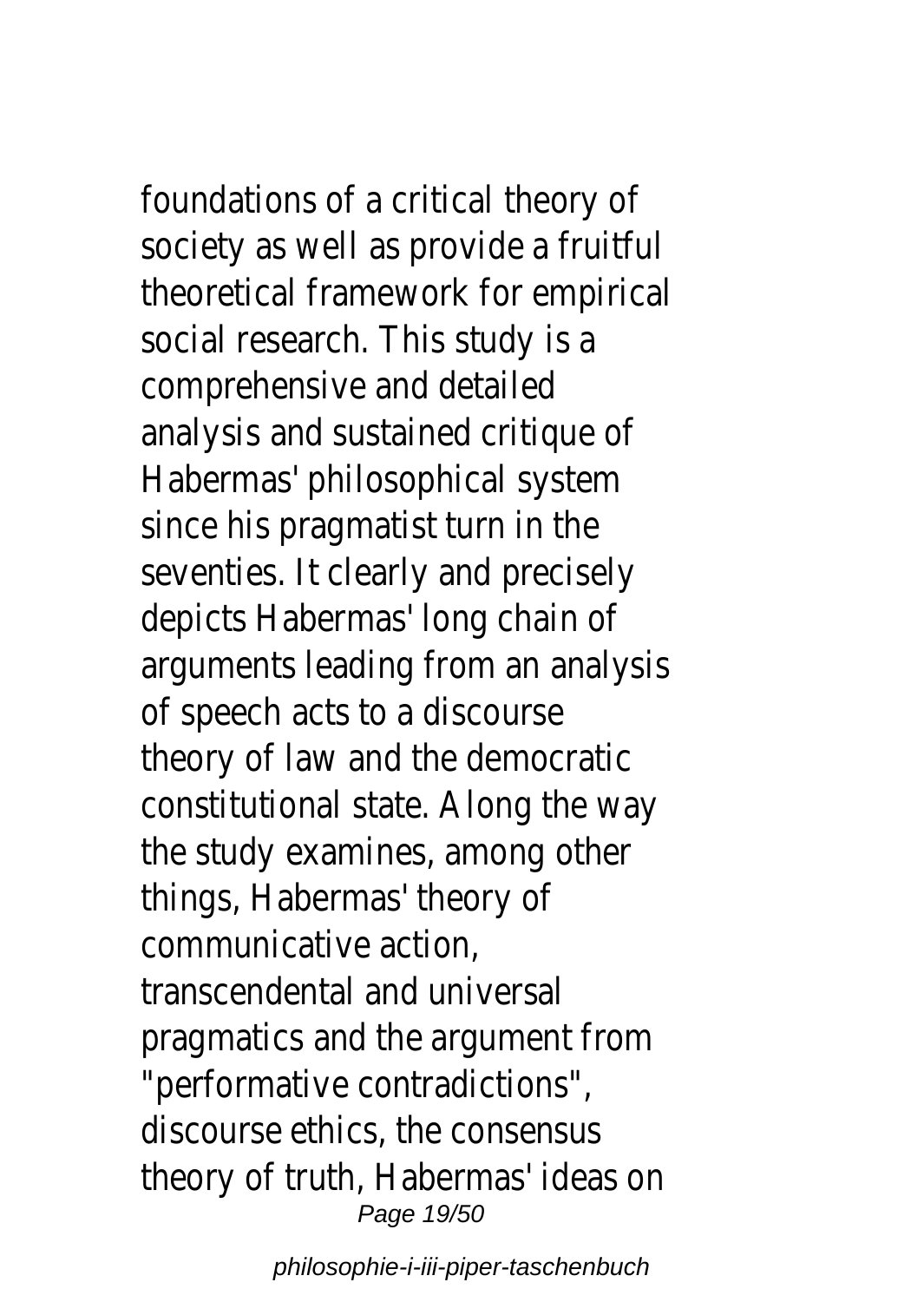developmental psychology, communicative pathologies and social evolution, his theory of social order, the analysis of the tensions between system and lifeworld, his theory of modernity, and his theory of deliberative democracy. For all Habermas students this study will prove indispensable.

Es war ursprünglich geplant, dem im Frühjahr 2001 erschienen Buch "Annäherungen an die Philosophie in der Antike", weitere Nachfolgebände mit den Titeln "Annäherungen an das Mittelalter" und "Annäherungen an die Philosophie im Mittelalter" folgen zu lassen. Es stellte sich jedoch bei den konzeptionellen Überlegungen zu diesen Arbeiten sehr bald heraus, dass die in der Epoche Mittelalter insgesamt und in so Page 20/50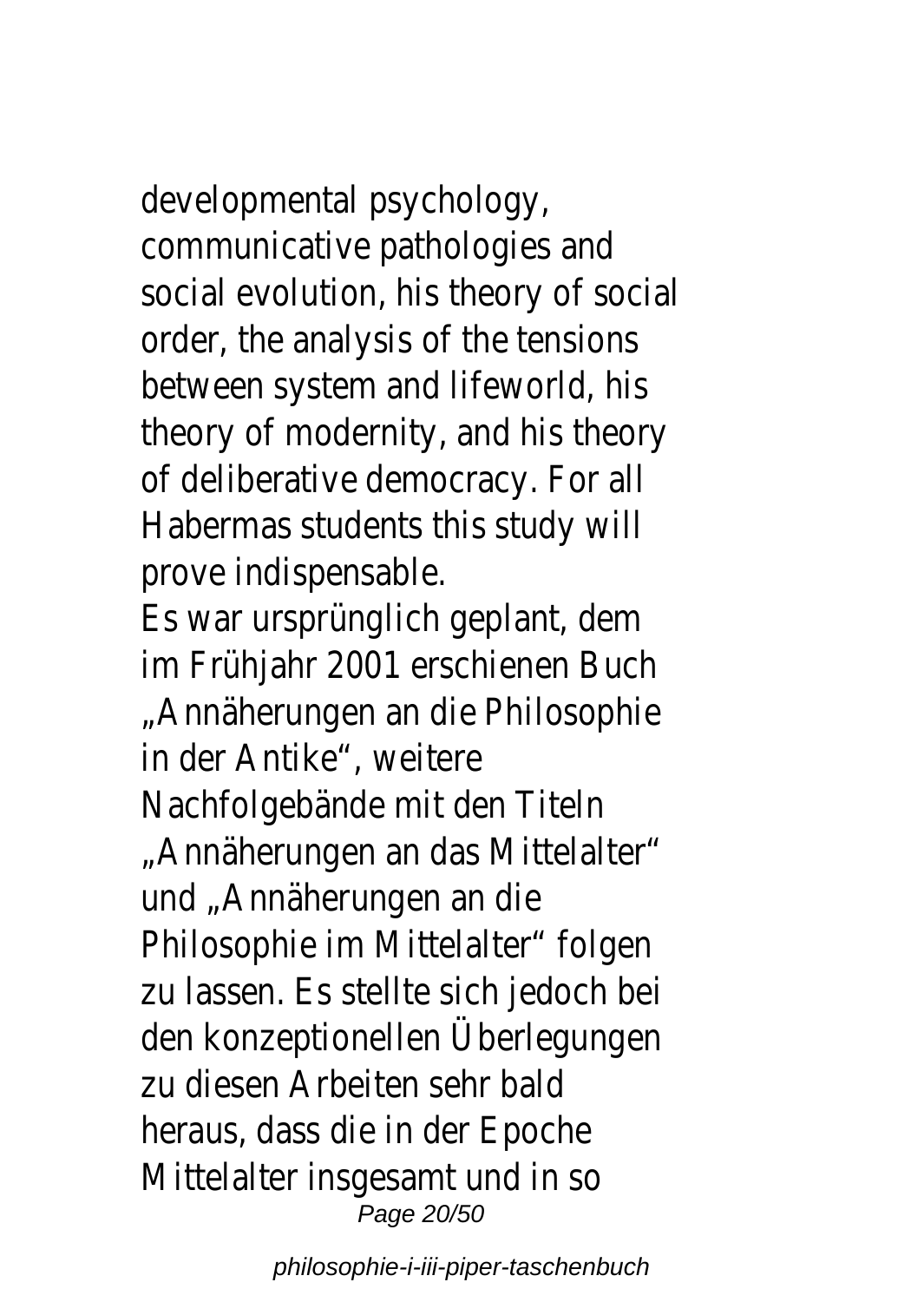vielfältiger Weise aufgetretenen politischen und gesellschaftlichen Geschehnisse nicht abgehandelt werden können, ohne zugleich auch das dieser Epoche vorgängige "Ereignis Christentum" in gebührender Form zu würdigen. Denn das gesamte Geschehen im Mittelalter wurde direkt und indirekt vom Christentum beeinflusst. Die Ereignisse des Mittelalters sind also nicht darstellbar, ohne auch von der Entwicklung des Christentums Wissen zu haben. Es hieß also im Vorfeld zu den Arbeiten über das Mittelalter zu beschreiben, wie die Entstehung und Entwicklung des frühen Christentums von der Spätantike bis zum Mittelalter verlaufen ist. Es galt darzustellen, zu welchen religiösen, gesellschaftlichen und Page 21/50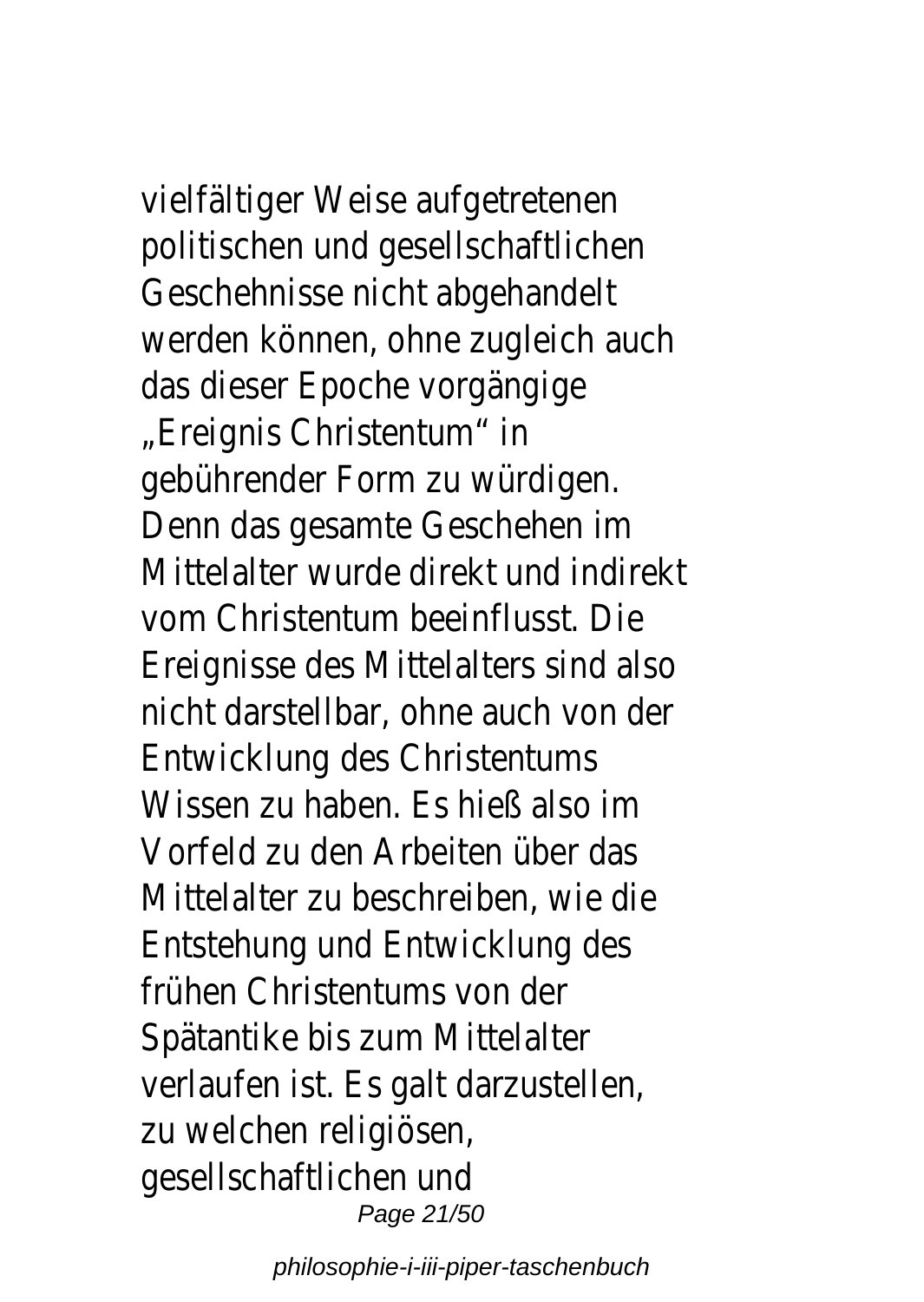philosophischen Entfaltungen es in dieser vormittelalterlichen Zeit kam. Und es galt zu untersuchen, ob und auf welche Weise es Berührungen oder Verbindungen zwischen dem jungen Christentum und der Philosophie gegeben hat. Das Ergebnis dieser Untersuchungen wird hier nun im Band II in der Reihe Annäherungen mit dem Titel "Annäherungen an das Christentum der Frühzeit" vorgestellt. Der Band III in der Reihe Annäherungen wird in Kürze mit dem Titel "Annäherungen an das Mittelalter" vorgestellt. One Century of Karl Jaspers' General Psychopathology Philosophy after Marx 1988-1990 eine Grundlegung von Jurisprudenz und Staatslehre als Page 22/50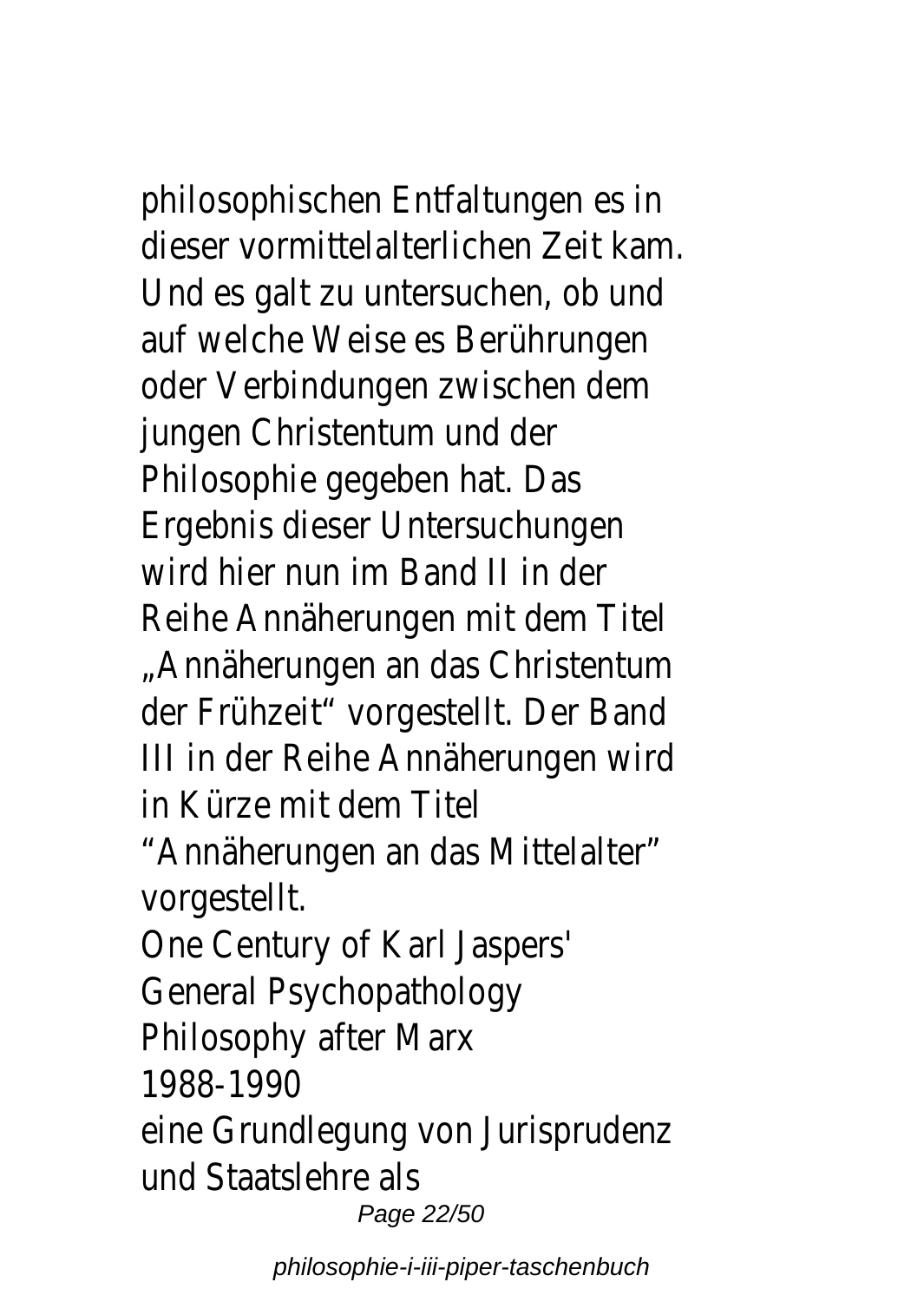### Geisteswissenschaften Karl Jaspers' Philosophy and Psychopathology The Routledge Handbook of Philosophy and Europe

Karl Jaspers

"Although Charles Darwin predicted that his theory 'would give zest to [...] metaphysics,' even he would be astonished at the variety of paths his theory has in fact taken. This holds with regard to both gene-Darwinism, a purified Darwinian approach biologizing the social sciences, and process-Darwinism found in the

Page 23/50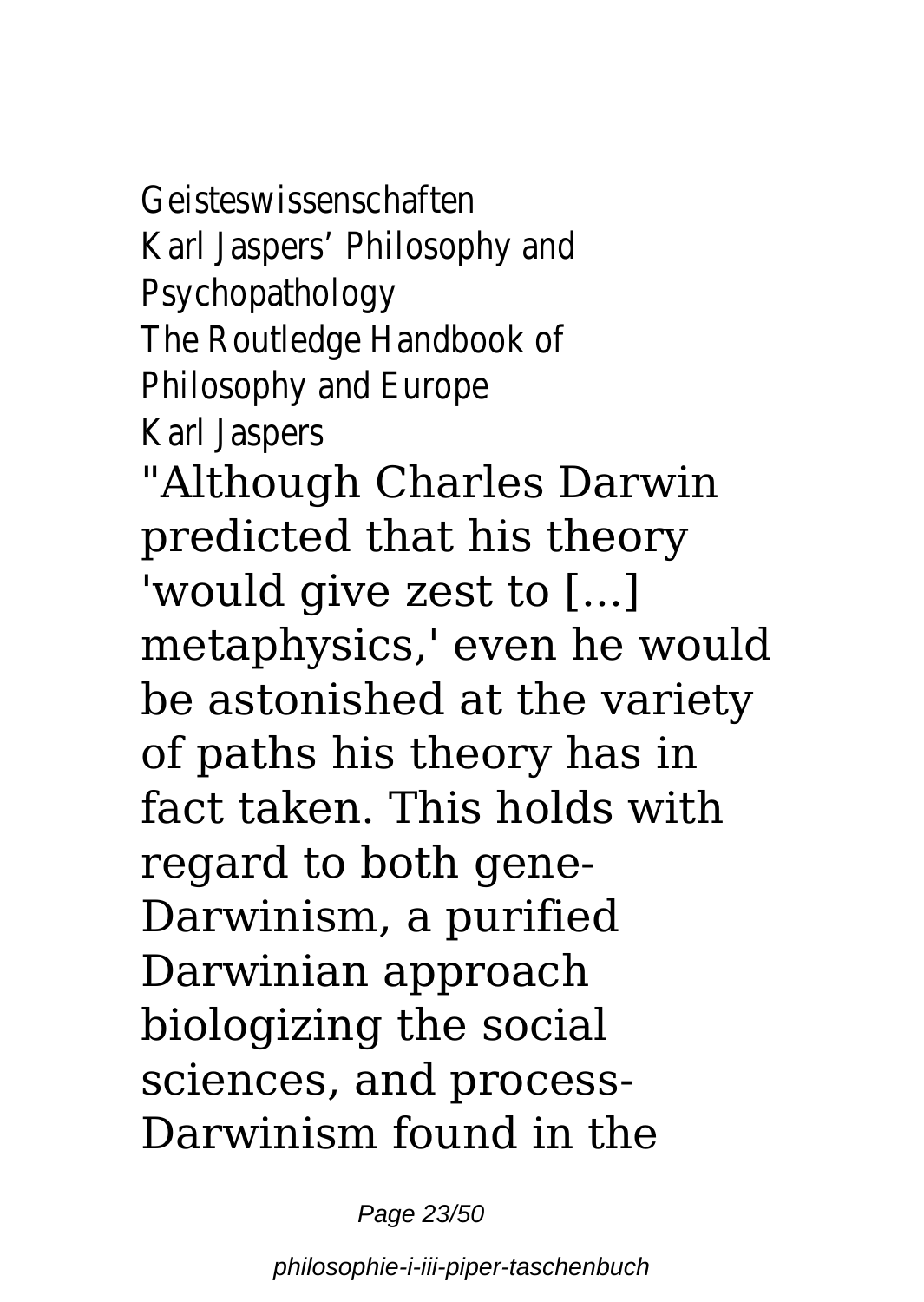disciplines of psychology, philosophy of science, and economics. Although Darwinism is often linked to highly confirmed biological theories, some of its interpretations seem to profit from tautological claims as well, where scientific reputation cloaks ideological usage. This book discusses central tenets of Darwinism historically as well as systematically, for example the history of different Darwinian paradigms, the units-ofselection debate, and the philosophical problem of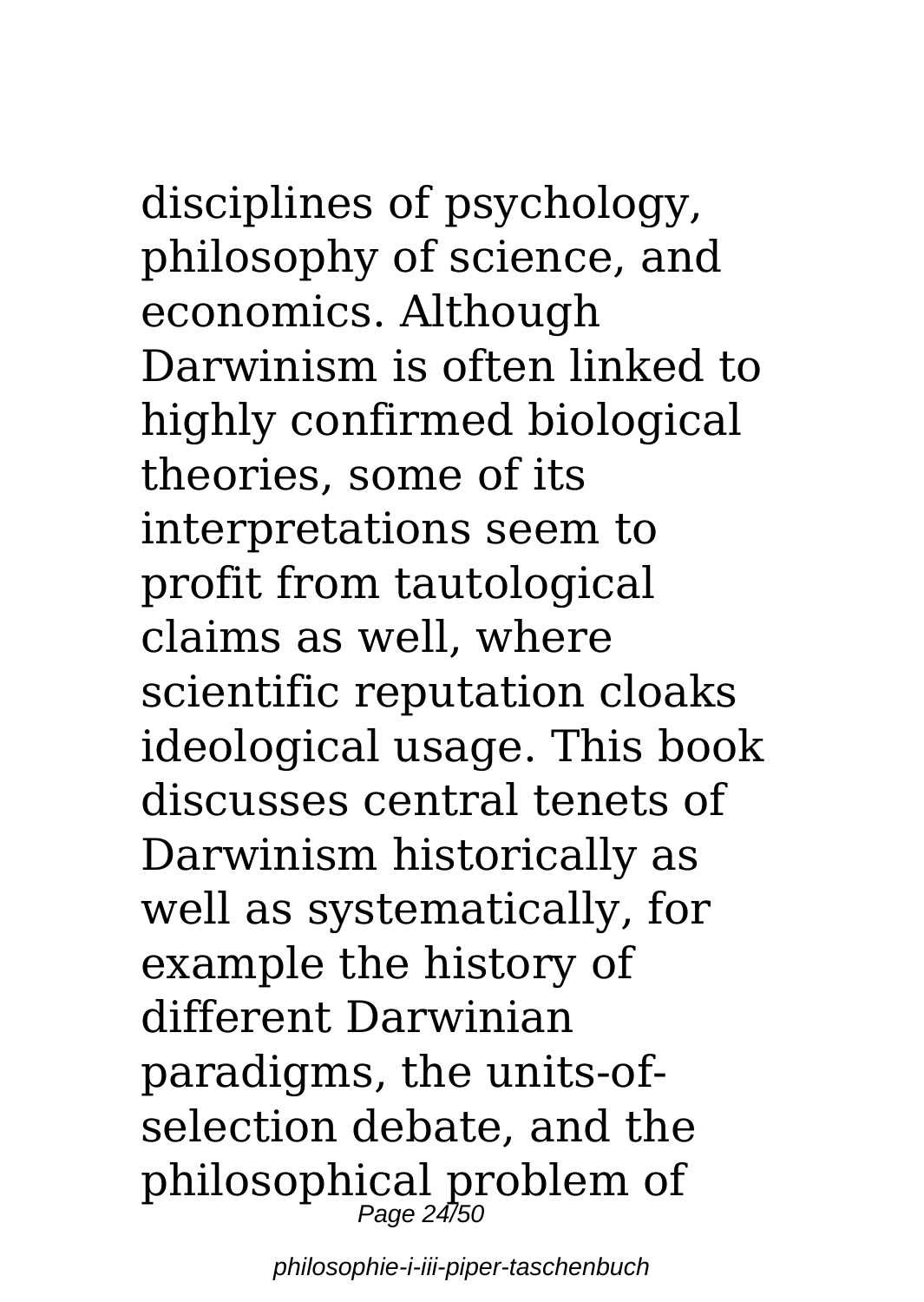## induction as basis of

metaphysical Darwinism. Crucially the book addresses the Darwinian claim that evolution is governed by an immutable and unrelentingly cruel law of natural selection. Paradoxically, Darwins theory is a static, non-evolutionary theory of evolution. The current book sketches the historical background and provides suggestions that may help to replace this approach by the idea of an evolution of evolutionary mechanisms (see Escher's 'Drawing Hands' on the cover). This Page 25/50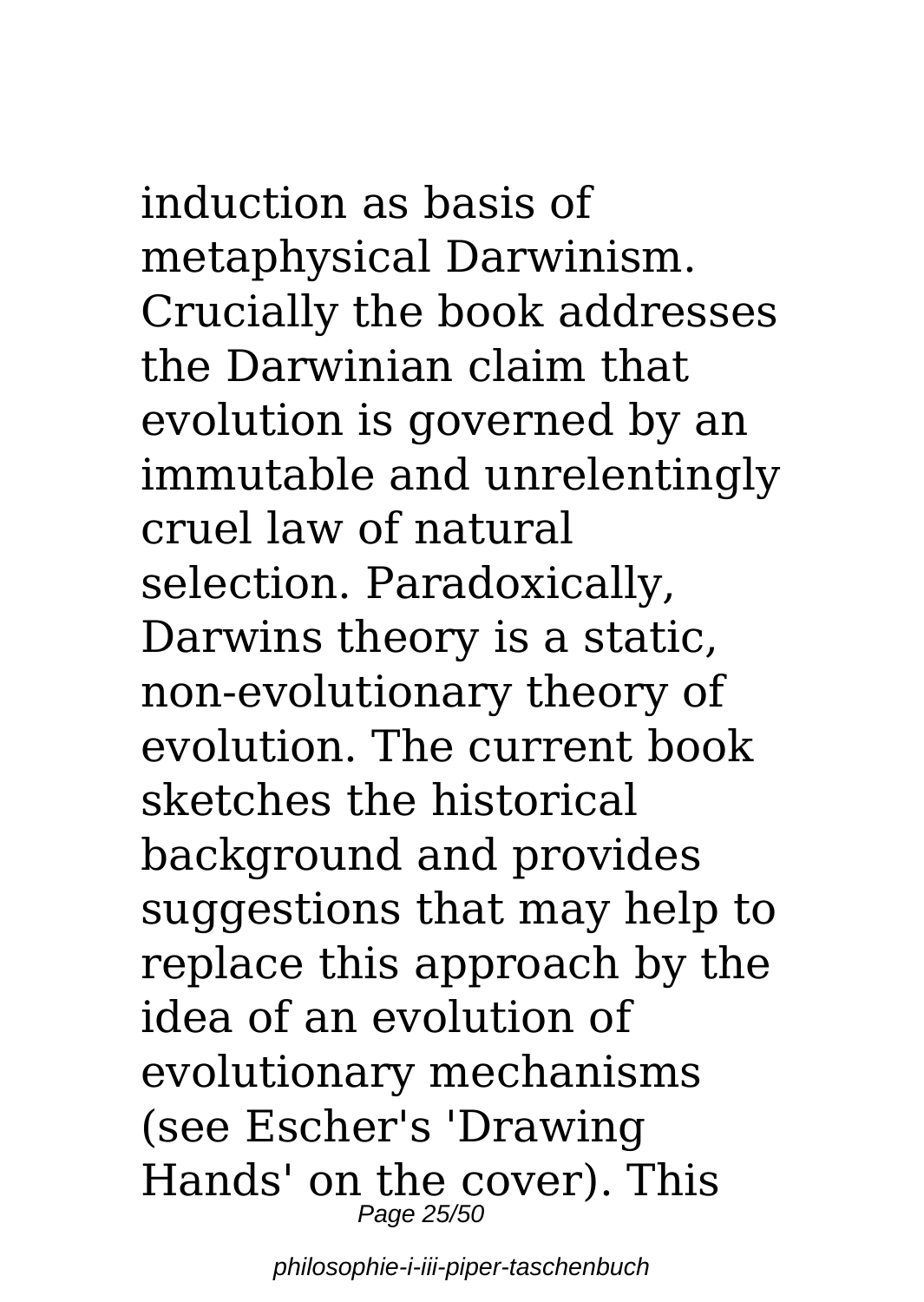# view even suggests a

tendency to overcome the blindness of the knowledge acquisition of primordial Darwinian processes and allows for some freedom from external environments. This book first develops a radically Darwinian approach, then criticises this approach from within. Even Darwinism has a tendency to transcend itself. Although the book addresses several empirical issues, it does not challenge particular findings. Instead it builds on many insights of Darwinism and provides a proposal for Page 26/50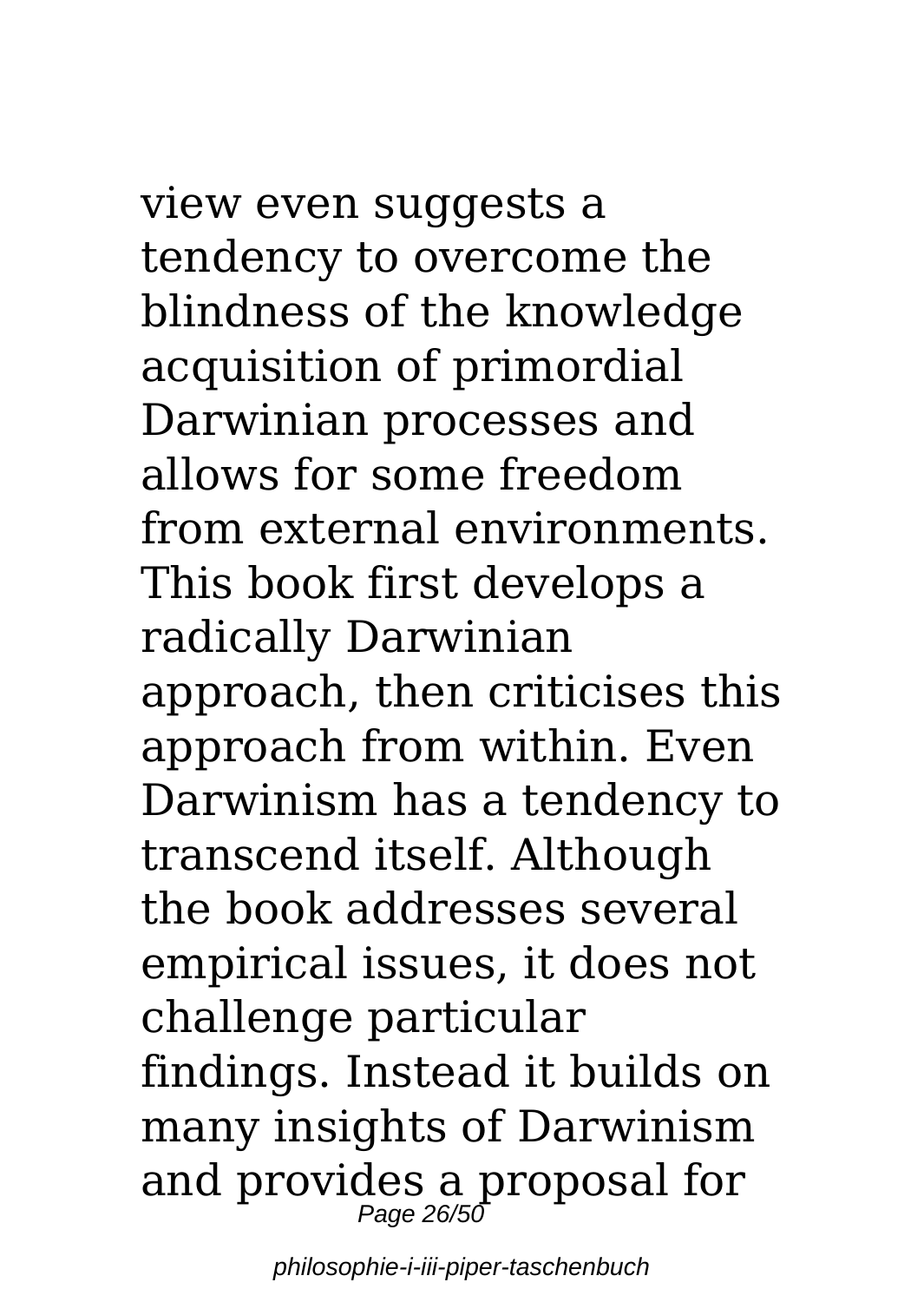### interpreting known empirical evidence in a different light. It should help pave the way for further developing an

understanding of nature that transcends Darwinian metaphysics"--Publisher's description.

For two reasons, we are particularly proud to include Wolfgang Brezinka's Philosophy of Educational Knowledge in this series of books on Philosophy of Education. Thefirst is the ph ilosophicalinterestofthework itself-its

remarkablescholarship and Page 27/50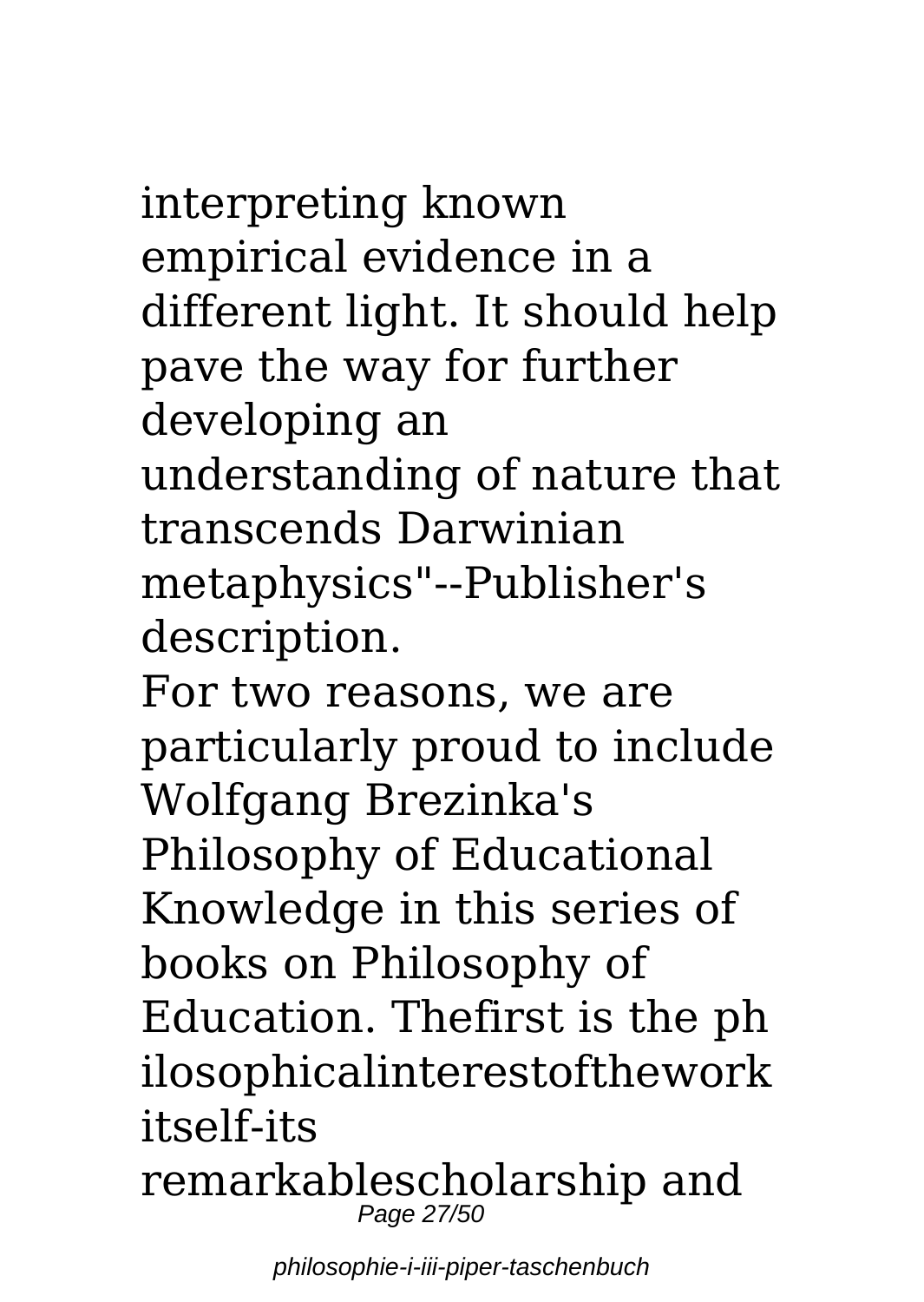## the importance ofthe philosophical positionswill beobvious to allreaders. The secondisthat it brings to the

English-speaking world a wonderful example ofeducational philosophy as now being practiced in the German-speaking world. All too often philosophers in the Anglo-American tradition have not seen the sort of perspective on educational thinking that infuses this work. And since this book has been widely read in its original version, it has had a considerable impactupon philosophy ofeducational Page 28/50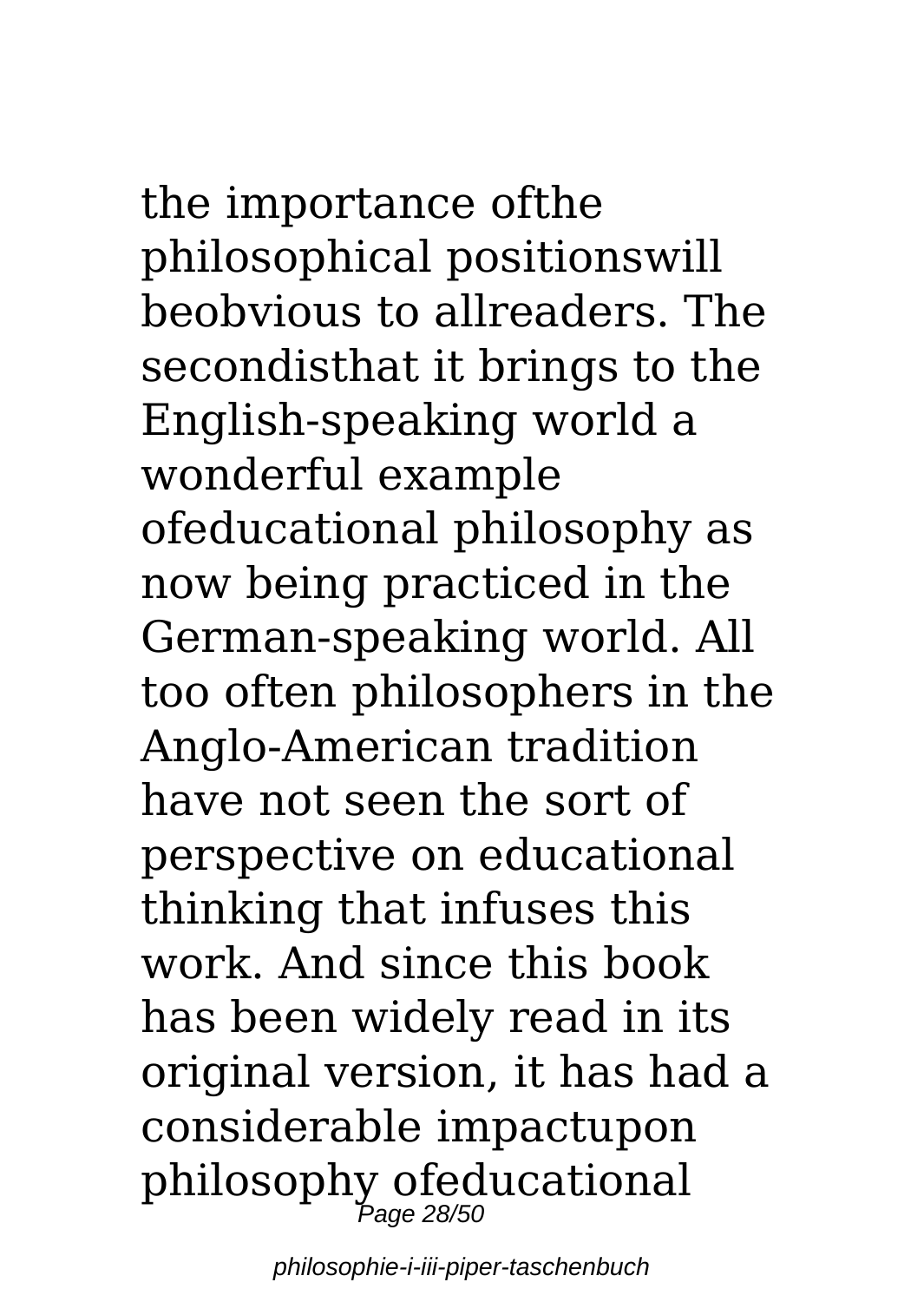research and science in the German-speaking countries. An understanding of this may help in the development of evenmore cooperativerelations amongstudentsofeducationin all countries. C. 1. B. Macmillan D. C. Phillips PREFACE TO THE ENGLISH EDmON '1 am not unmindful how little can be done... in a mere treatise on Logic, or howvague and unsatisfactory all precepts of Method must necessarily appear, when not practically exemplified in the

establishment of a body of Page 29/50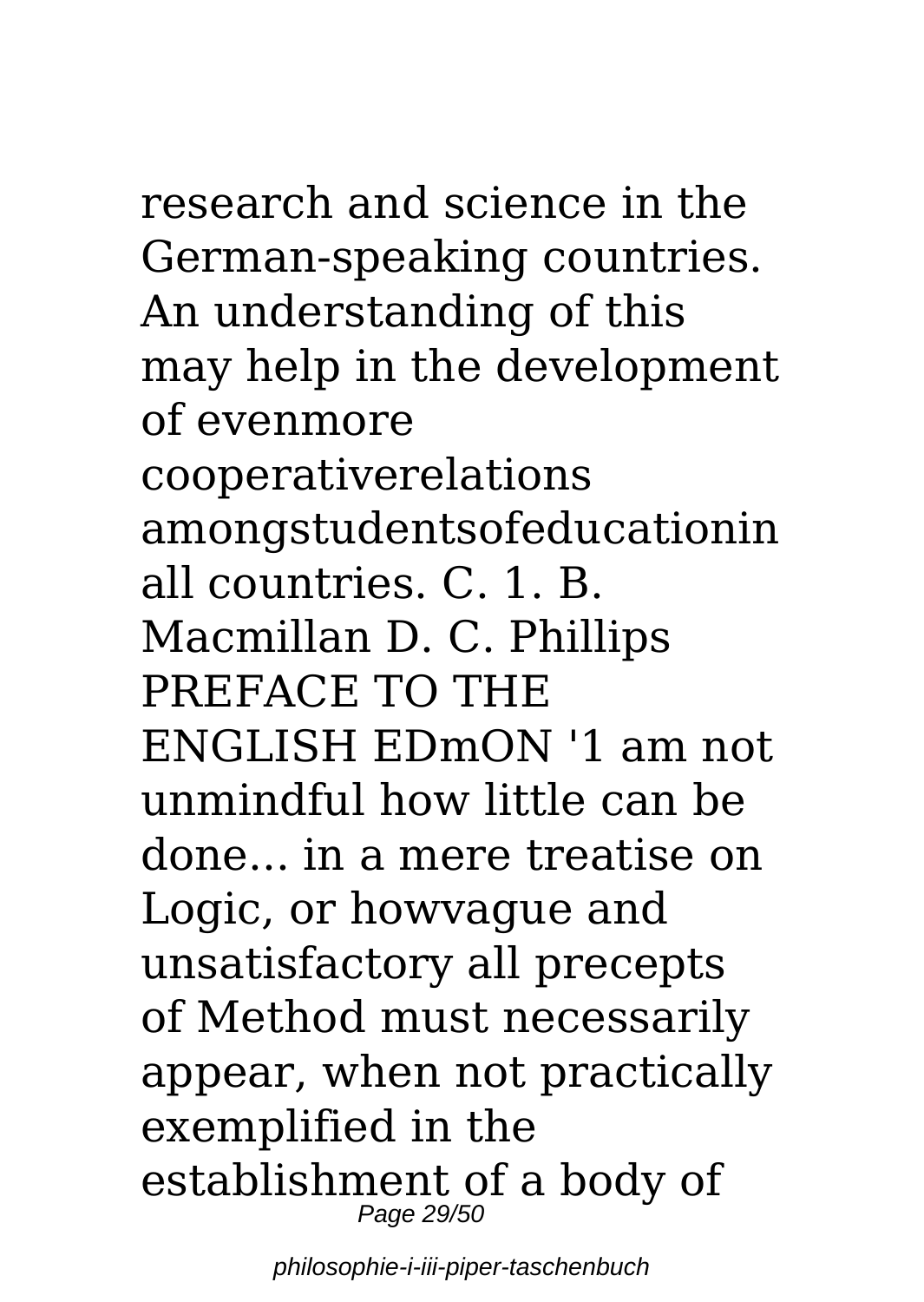doctrine. Doubtless, the most effectual mode of showing how the sciences... maybe constructed,would be to construct them". JOHNSTUARTMILL (1843)1 Parents have a duty to educate their children, teachers to educate their pupils. For this reason there is widespread interest in education. Knowledge of education has long beenoffered under names like"pedagogics", "pedagogy"or"educational theory". Originally this meant practical knowledge based on common sense. Page 30/50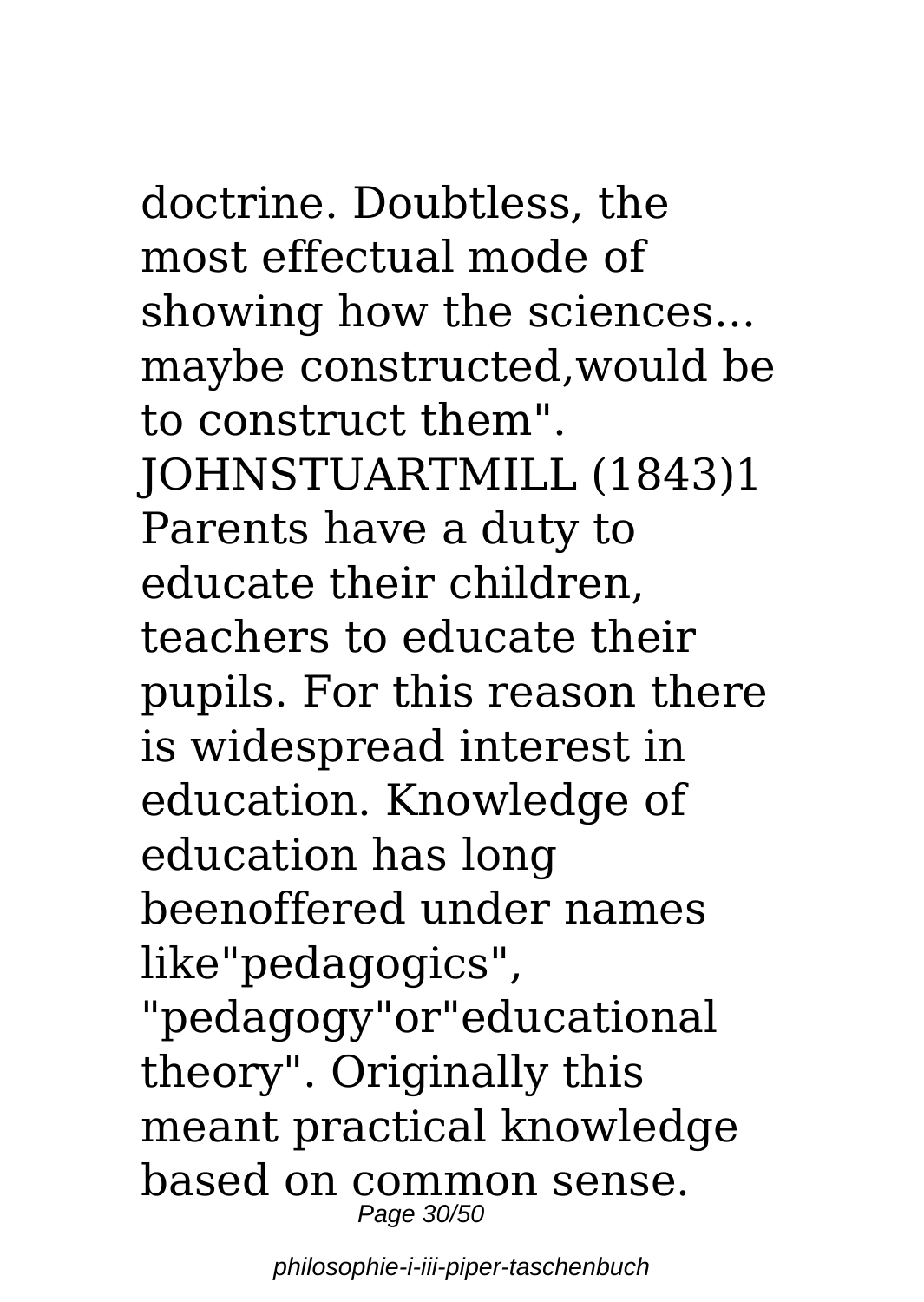Since the Enlightenment, however, attempts have been made to acquire scientific knowledge of education.

This book traces the work of German philosopher Karl Jaspers (1883-1969) from his origins as a young psychiatrist up to his maturity as an existentialist philosopher. The critique of Jaspers's thought follows his attempts to grant meaning to the human search for selfunderstanding. It reveals the difficulties and frustrations entailed in this search. The book reveals to the reader Page 31/50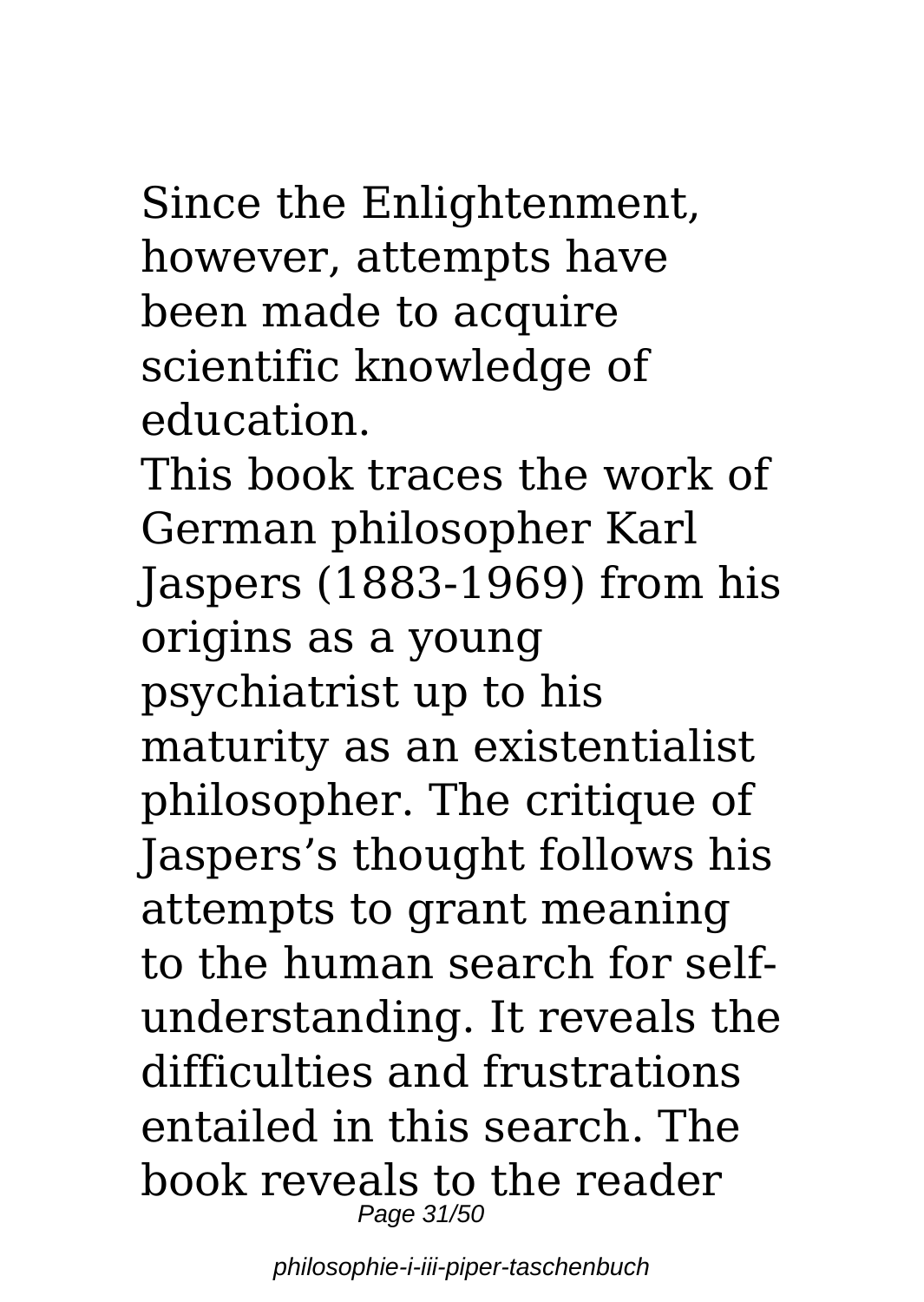Jaspers's handling of these difficulties through constituting a philosophical relation toward the Being existing beyond the individual: other people, the world, and transcendence. In this book, the author conducts an ongoing dialog with existing research into Jaspers's work, and proposes her own new reading. As well as critiquing the existing interpretations, the author uncovers the challenges Jaspers's character has presented the readers. Unlike most scholars, who

Page 32/50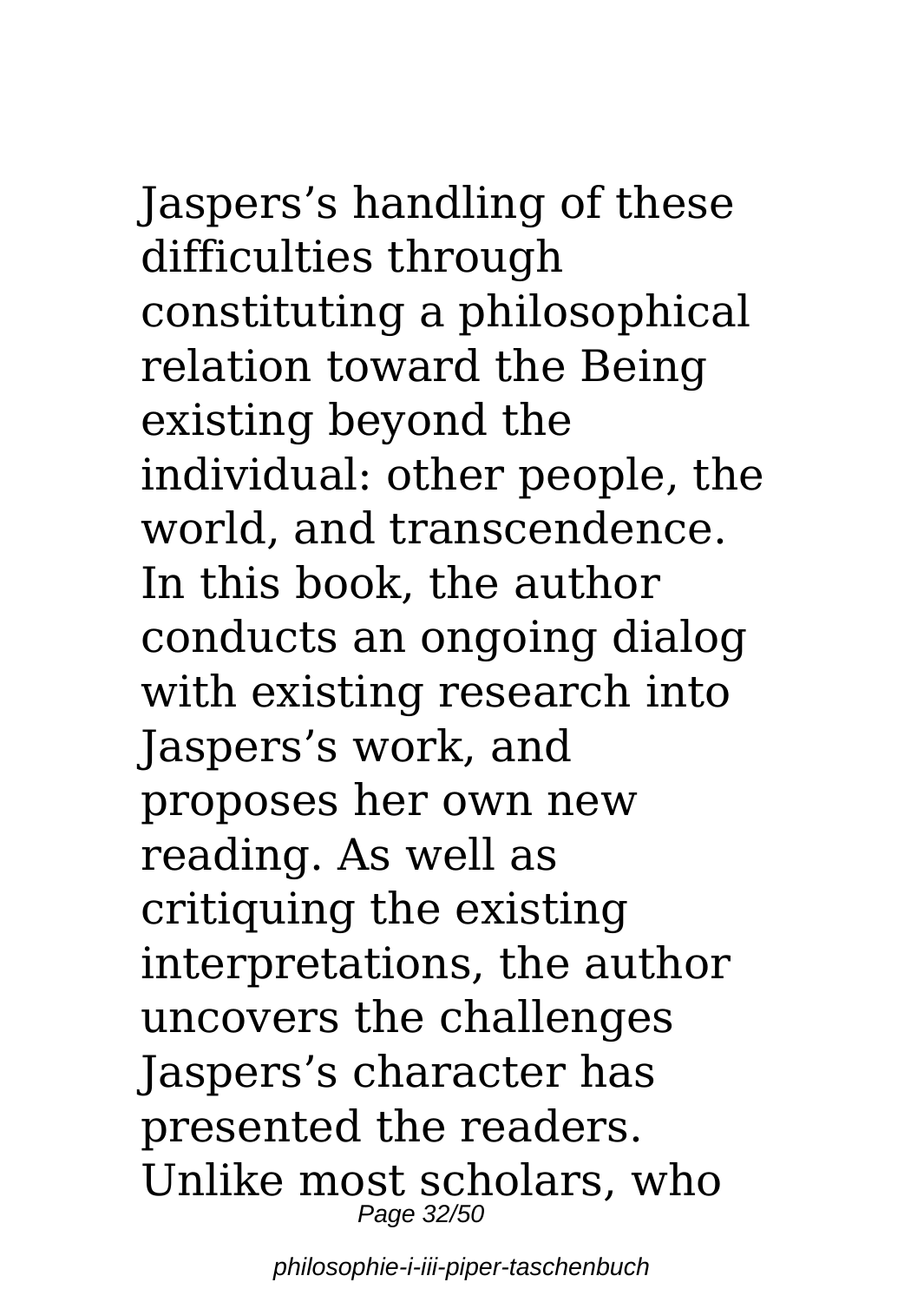# generally ignored Jaspers's

early writings, dealing with psychiatry and psychology, this book suggests a philosophical reading of these writings. This exposes the unity of the world from which Jaspers created, first as a psychiatrist and later as a philosopher. This reading shows Jaspers's work as an ambitious attempt to formulate an original perception of the two basic themes that have interested philosophy and human thought throughout the ages: Selfhood and Being. Sombart's Understanding of Page 33/50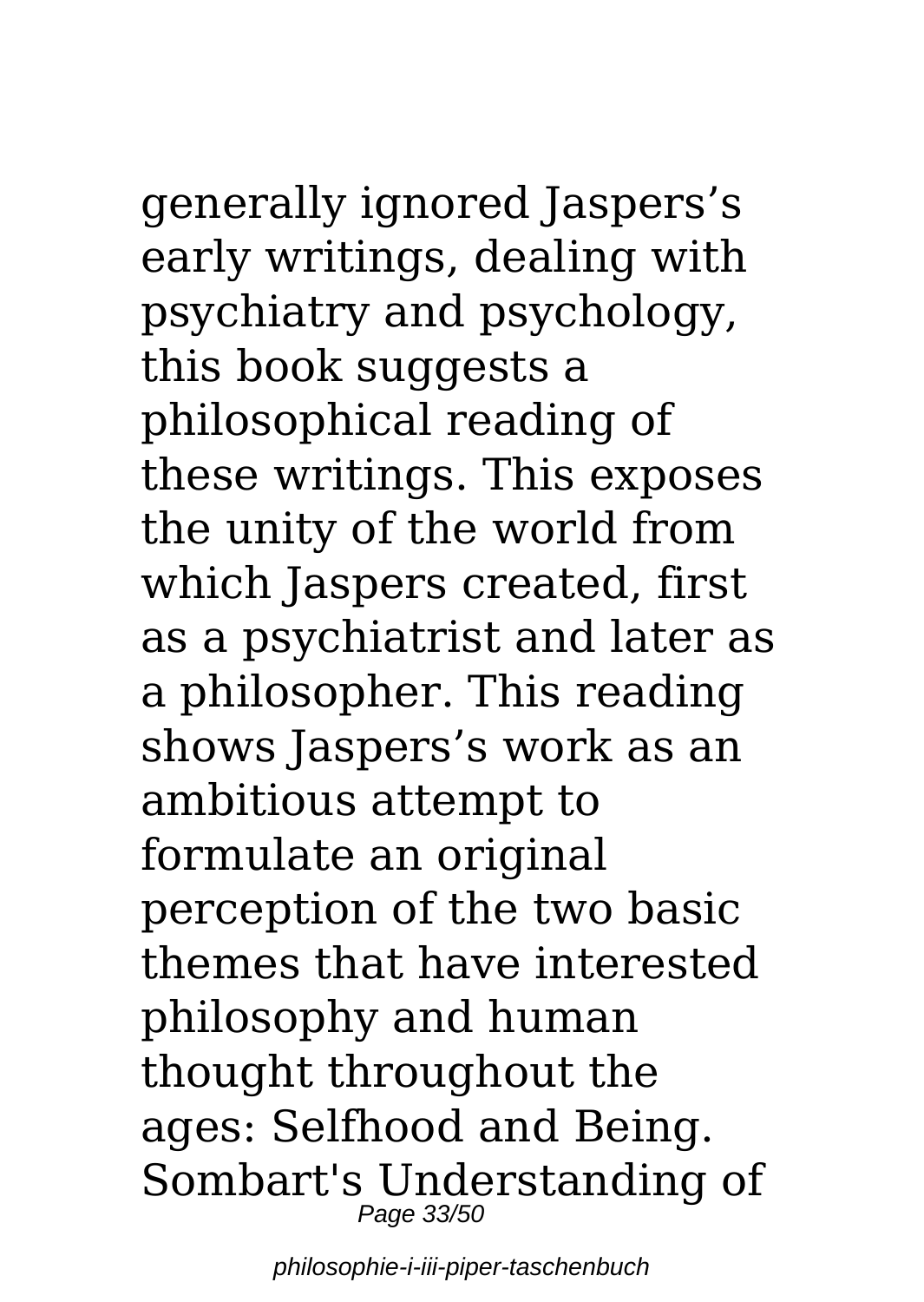Technical Change in the History of Economics The Wholly Other, Liberation, Happiness and the Rescue of the Hopeless Inclusive Humanism Doing Humanities in Nineteenth-Century Germany Josef Pieper and the Contemporary Debate on Hope Philosophische Kompetenzen für Therapie, Beratung und Organisationsentwicklung Einführung in die Philosophie *Comparative Literature: Sharing*

Page 34/50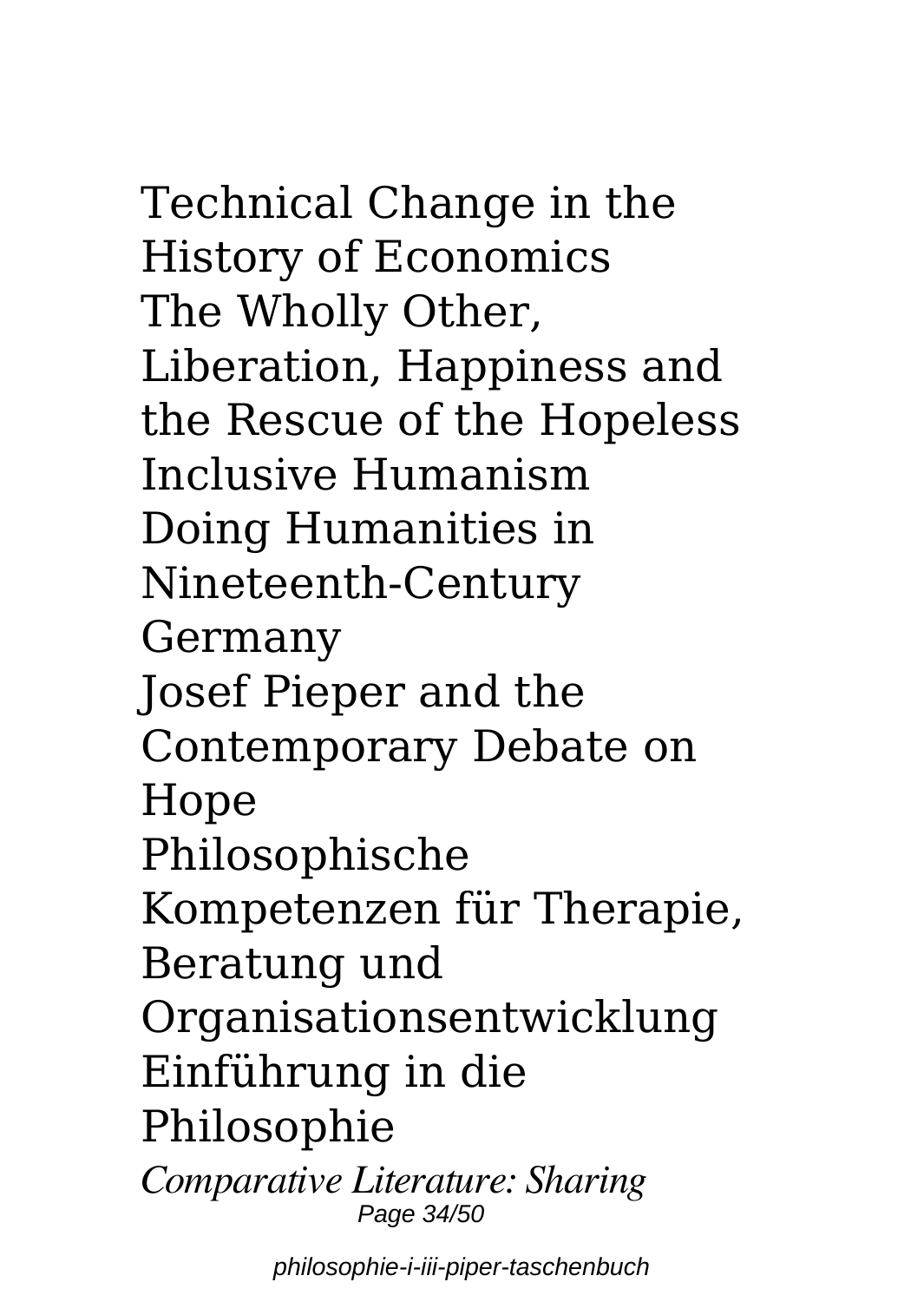*Knowledges for Preserving Cultural Diversity theme is a component of Encyclopedia of Social Sciences and Humanities in the global Encyclopedia of Life Support Systems (EOLSS), which is an integrated compendium of twenty one Encyclopedias. The Theme on Comparative Literature: Sharing Knowledge's for Preserving Cultural Diversity provides six different topics: 1. Language, literature and human sustainability; 2. Relationships among literature and other artistic activities and discourses ; 3. Comparative literature and other fields of knowledge; 4. Comparative literature, criticism and media ; 5. Comparative literature in the age of global change; 6. Translatio studii and cross-cultural movements or Weltverkehr. These three volumes are*

Page 35/50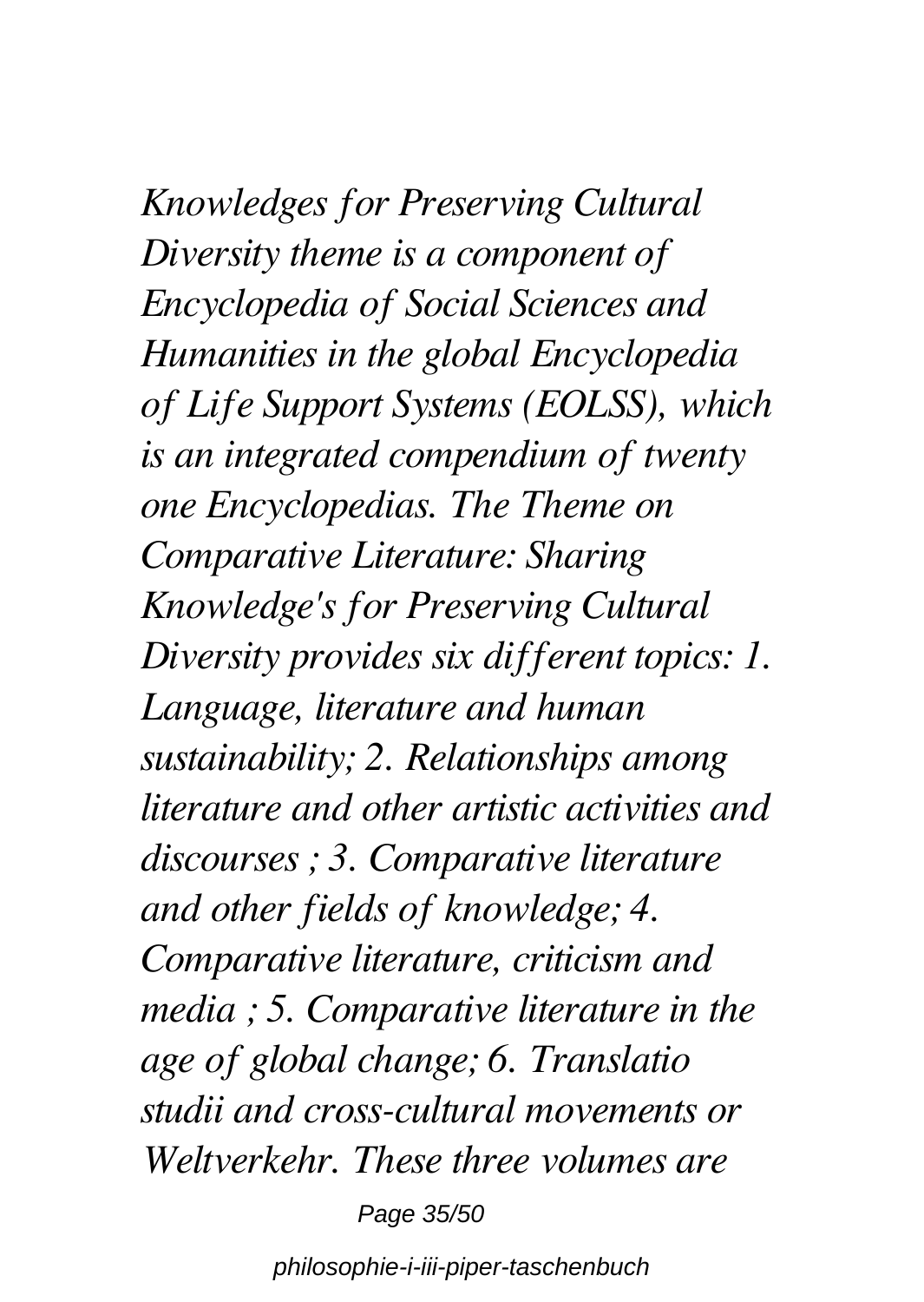*aimed at a wide spectrum of audiences: University and College Students, Educators and Research Personnel. This collection of essays examines Nietzsche's aesthetic account of the origins and ends of philosophy. Contemporary German Legal Philosophy makes the major schools of thought in German legal scholarship since World War II available to an English-speaking audience. Life Energies, Forces and the Shaping of Life: Vital, Existential Ein Lesebuch Philosophy and History*

*A Prelude to German Classicism Assessing Induced Technology Anthropological Basics for a Realistic Cosmopolitanism*

Page 36/50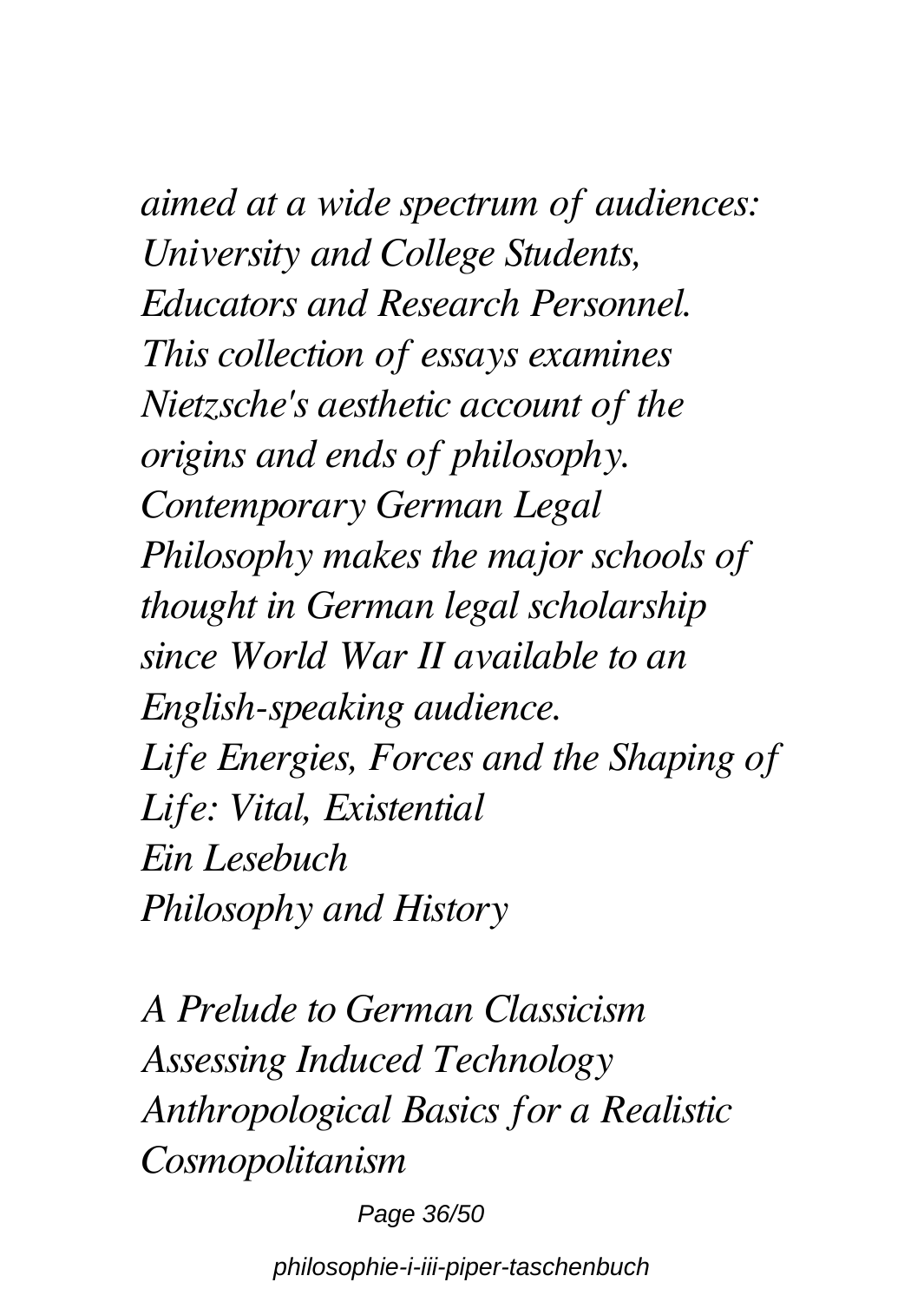**Hannah Arendt's (1906-1975) writings, both in public**

**magazines and in her important books, are still widely studied today. She made original contributions in political thinking that still astound readers and critics alike. The subject of several films and numerous books, colloquia, and newspaper articles, Arendt remains a touchstone in innumerable debates about the use of violence in politics, the responsibility one has under dictatorships and totalitarianism, and how to combat the repetition of the horrors of the past. The Bloomsbury Companion to Arendt offers the definitive guide to her writings and ideas, her influences and commentators, as well as the** Page 37/50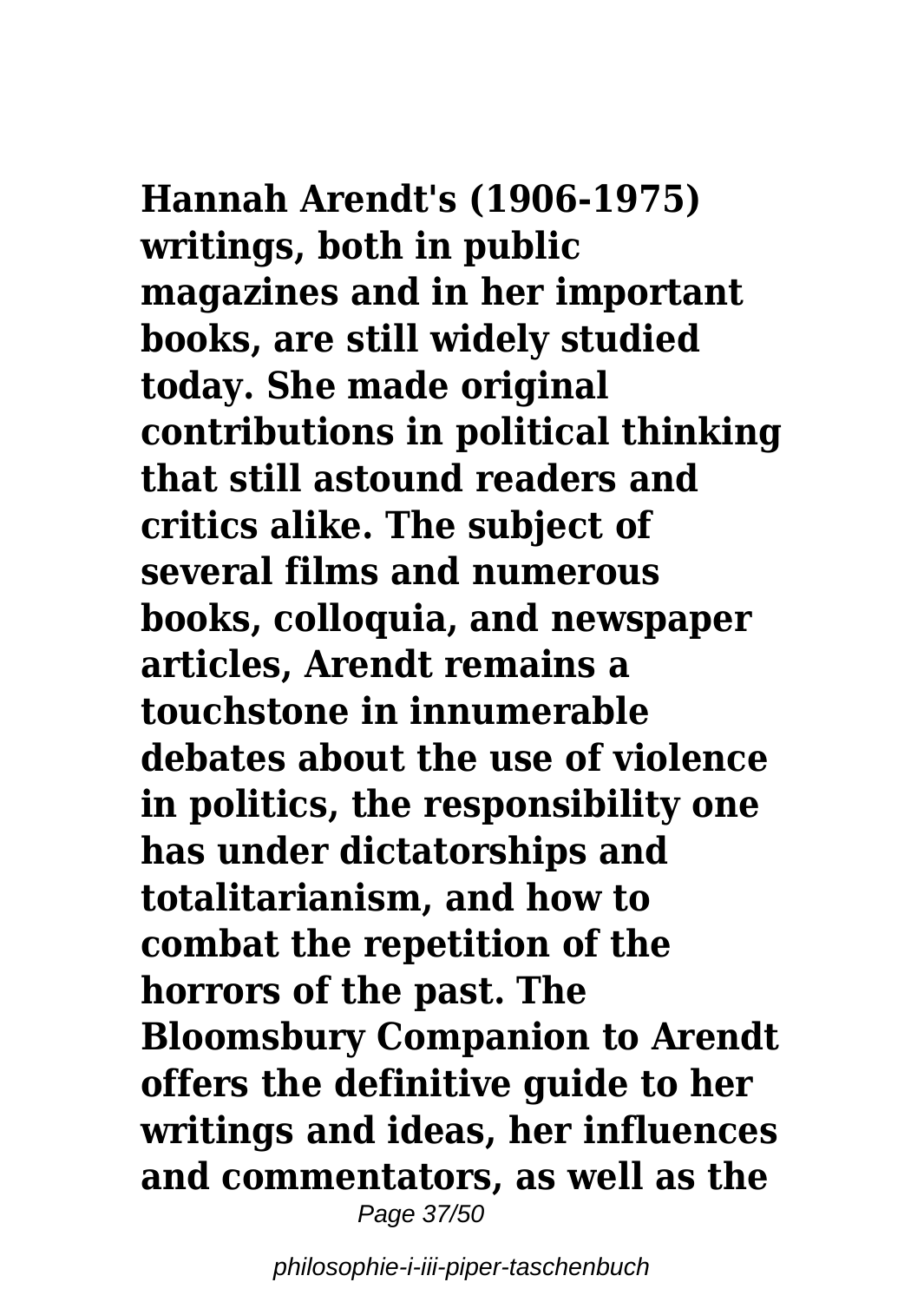**reasons for her lasting significance, with 66 original essays taking up in accessible terms the myriad ways in which one can take up her work and her continuing importance. These essays, written by an international set of her best readers and commentators, provides a comprehensive coverage of her life and the contexts in which her works were written. Special sections take up chapters on each of her key writings, the reception of her work, and key ways she interpreted those who influenced her. If one has come to Arendt from one of her essays on freedom, or from yet another bombastic account of her writings on Adolph Eichmann, or** Page 38/50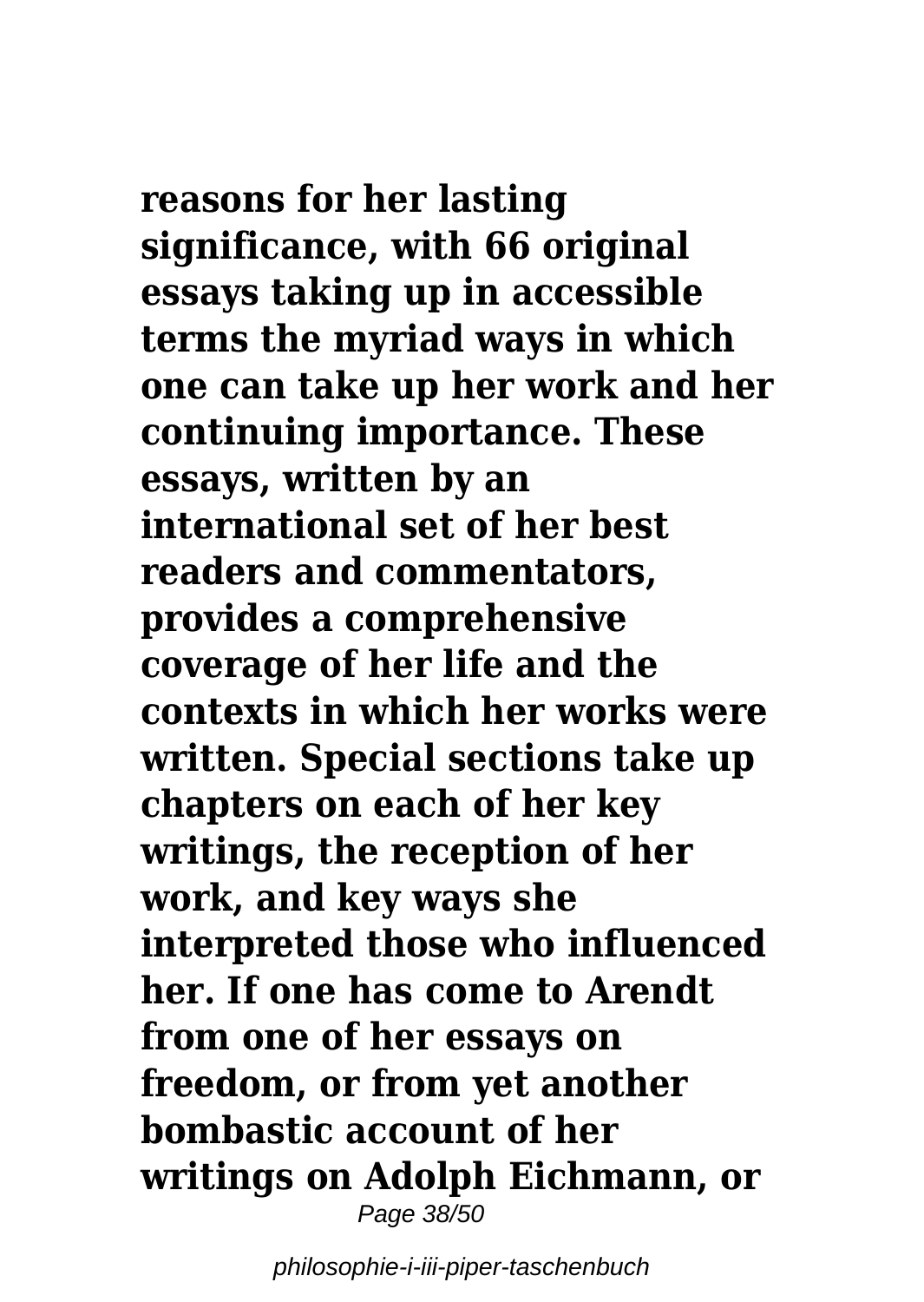**as as student or professor working in the field of Arendt studies, this book provides the ideal tool for thinking with and rediscovering one of the most important intellectuals of the past century. But just as importantly, contributors advance the study of Arendt into neglected areas, such as on science and ecology, to demonstrate her importance not just to debates in which she was well known, but those touched off only after her death. Arendt's approaches as well as her concrete claims about the political have much to offer given the current ecological and refugee crises, among others. In sum, then, the Companion provides a tool for thinking with** Page 39/50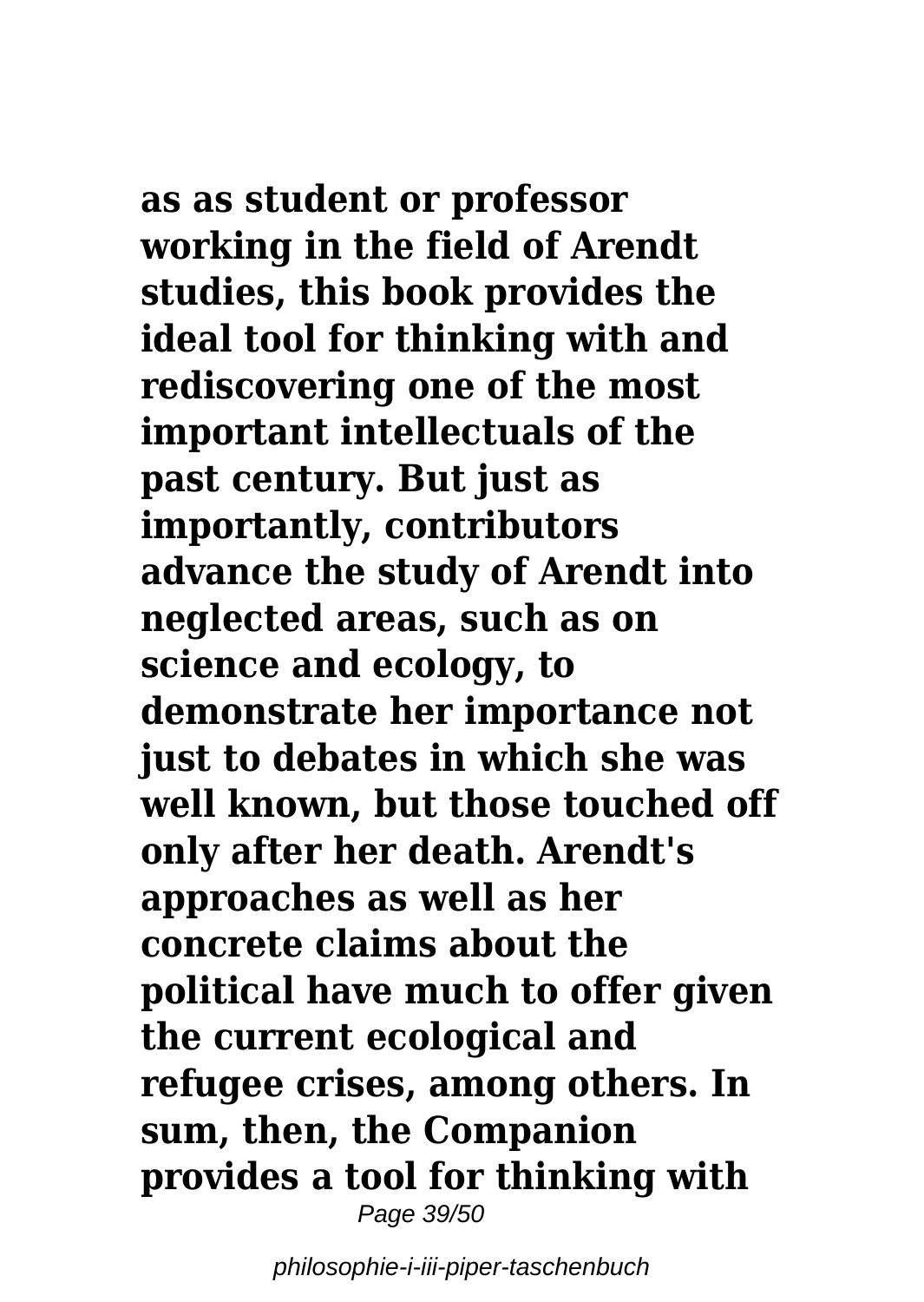**Arendt, but also for showing just where those thinking with her can take her work today. Doing Humanities in Nineteenth-Century Germany, edited by Efraim Podoksik, examines the ways in which the humanities were practised by German thinkers and scholars in the long nineteenth century and the relevance of those practices for the humanities today. Philosophie – wertvolle Ressource**

**für Therapie, Beratung und Coaching.**

**Winckelmann's "Philosophy of Art"**

**Book I**

**The World is Triangular From Darwinian Metaphysics Towards Understanding the Evolution of Evolutionary**

Page 40/50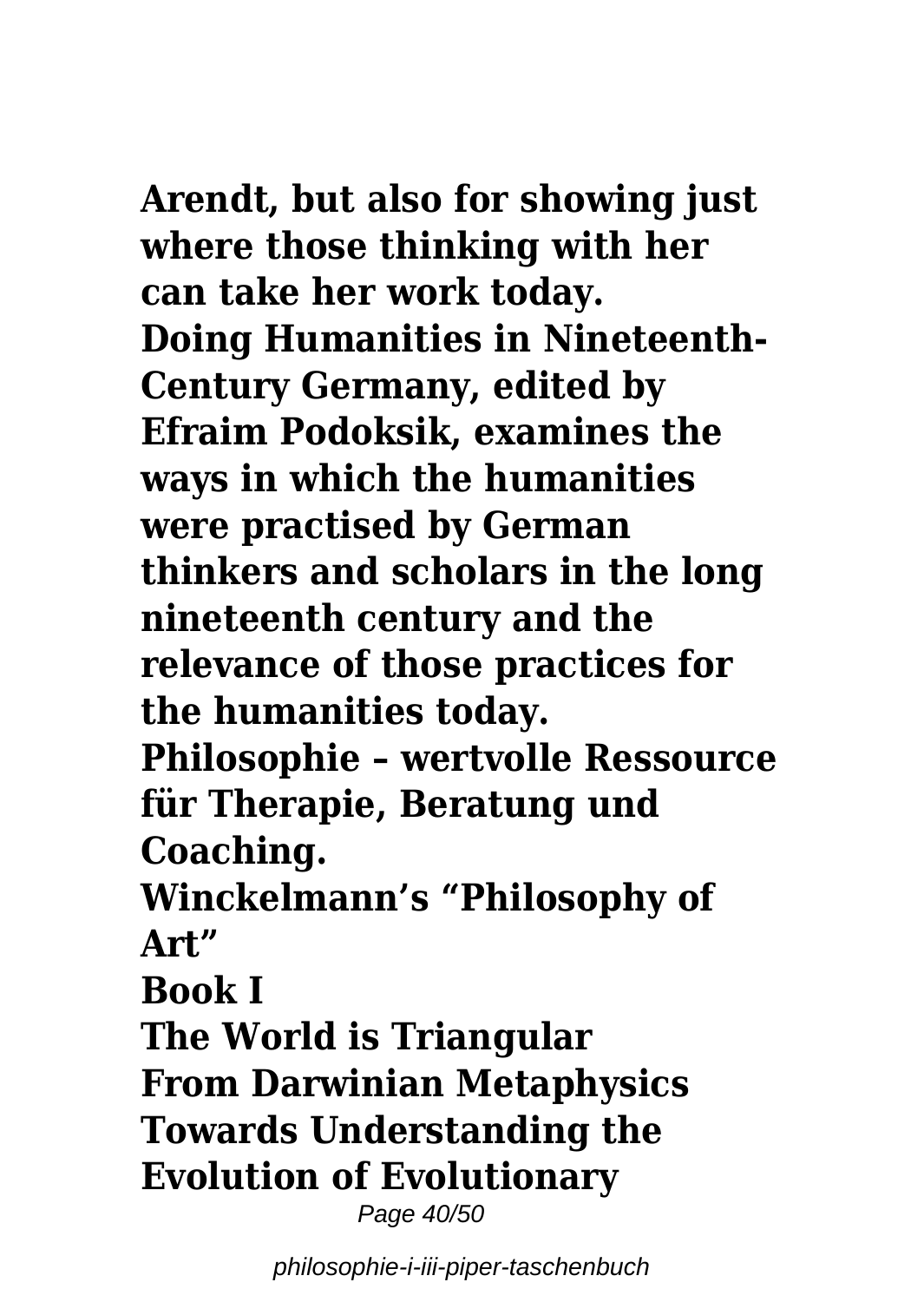### **Mechanisms**

### **Trames Philosophy of Globalization Our Common Denominator**

"Schumacher looks at hope as a virtue, one opposed by vices such as despair and presumption, particularly as they are treated in existentialism and Marxism. He also explores Pieper's treatment of hope in relation to the ideas of death and immorality, and in the philosophy of history. Using the idea of hope to examine such themes as dignity, ethics, the good, and the just, Schumacher provides a valuable, wideranging introduction to a shaper of contemporary Page 41/50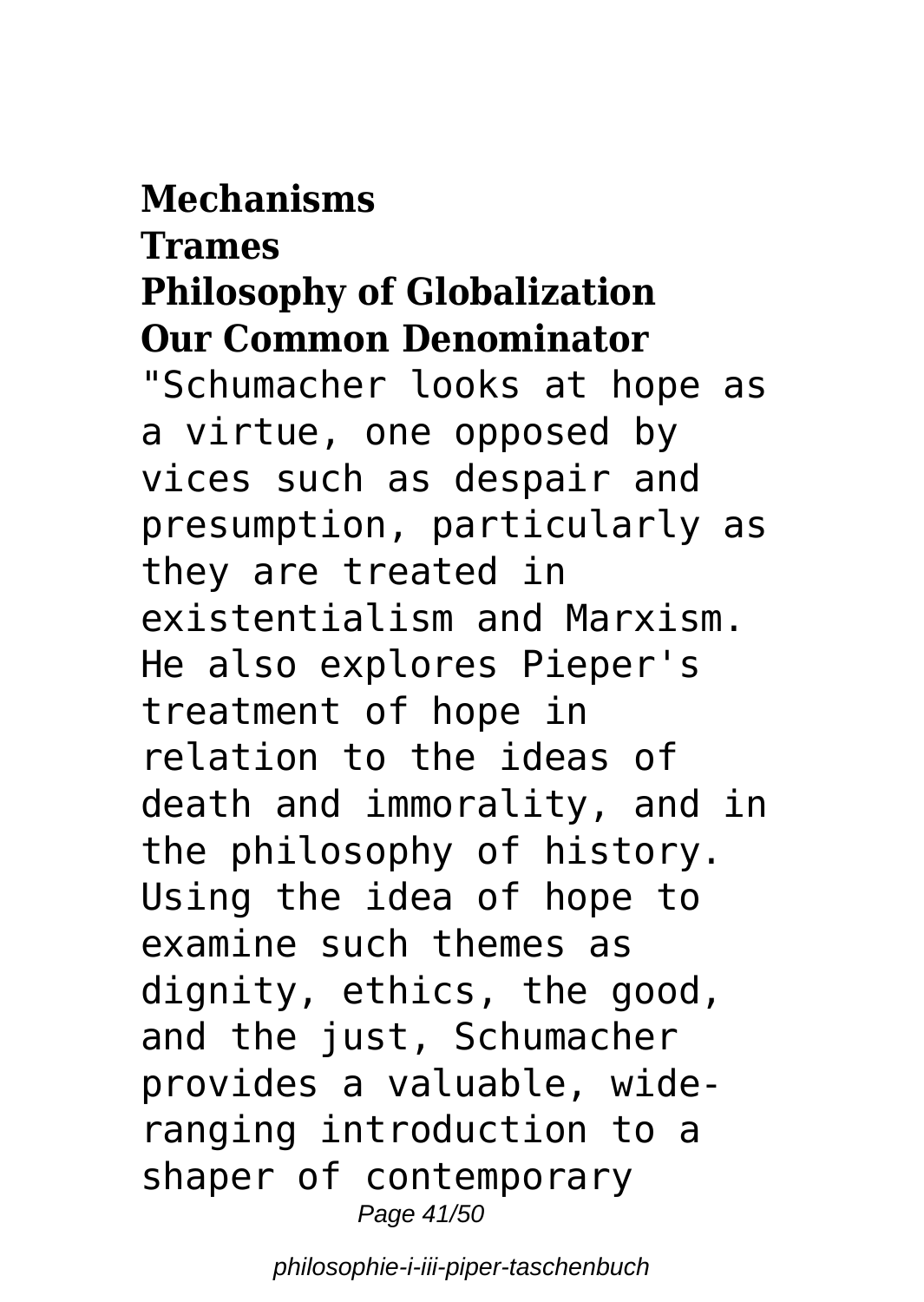Christian thought against a richly drawn intellectual background."--BOOK JACKET. Ein philosophisches uns theologisches Sachbuch über Tugenden und Begriffe, das mit dem Stilmittel einer U-Bahnfahrt vorgestellt wird. Eine Absicht besteht darin, die durch die Globalisierung verloren gegangenen Werte und Denkmuster wieder zu entdecken. In der griechischen Philosophie und in den Lehren von Thomas von Aquin finden wir Beispiele, die heute noch aktuell sind. Die Naturphilosophie und die einfache Quantenphysik reflektieren Ursprünge, die die Grundlagen unseres Handelns beeinflussen. Page 42/50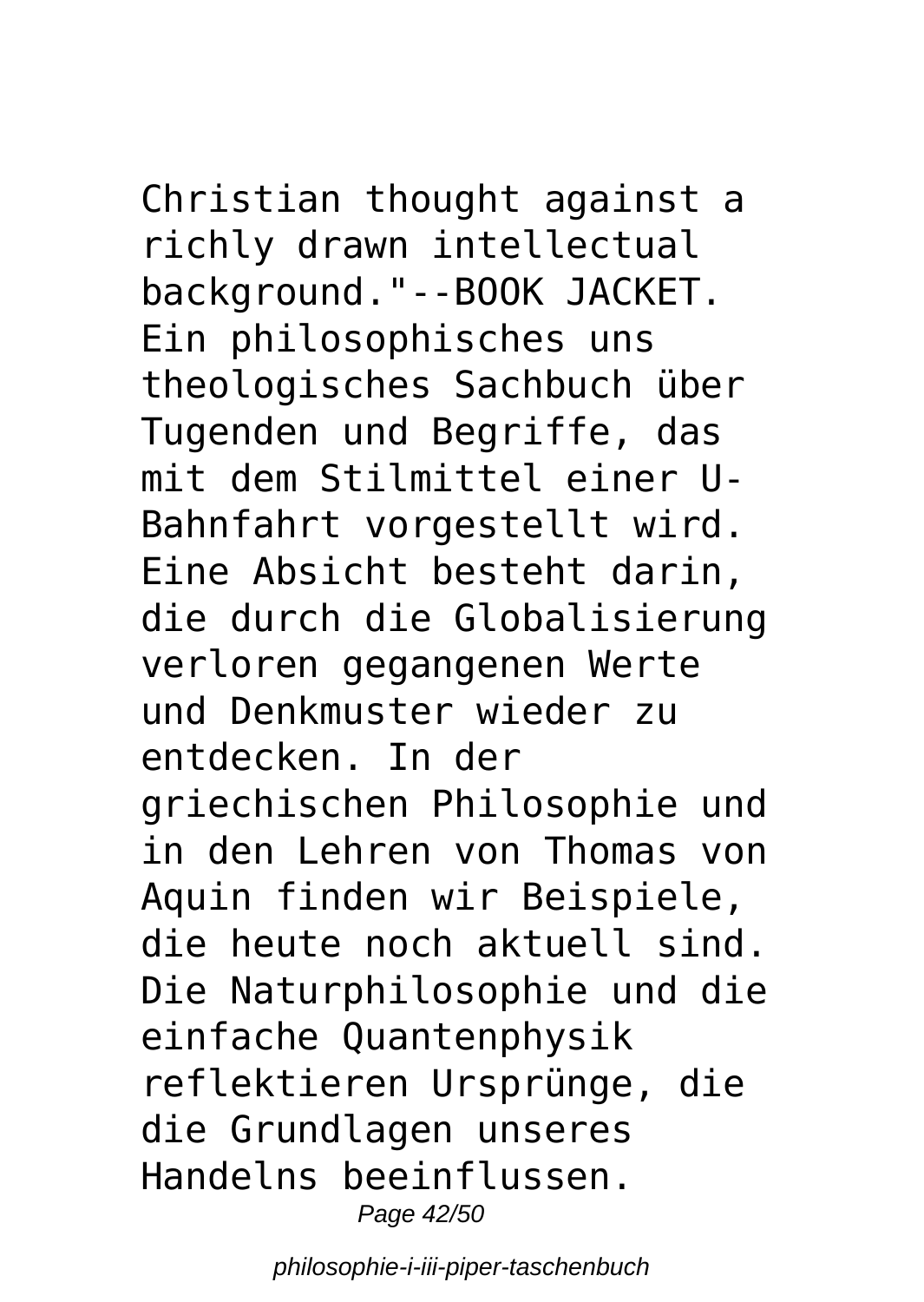Bilder aus dem Alten Testament werden mit dem Synonym Sieres auf sprachliche Unschärfen geprüft und der Trinität zugeführt. Auf diese Weise erscheinen die Philosophie und die Theologie in einem helleren Licht. The Manifesto develops further the Critical Theory of Religion intrinsic to the Critical Theory of Society of the Frankfurt School into a new paradigm of the Psychology, Sociology, Philosophy and Theology of Religion. Its central theme is the theodicy problem in the context of late capitalist society and its globalization. Page 43/50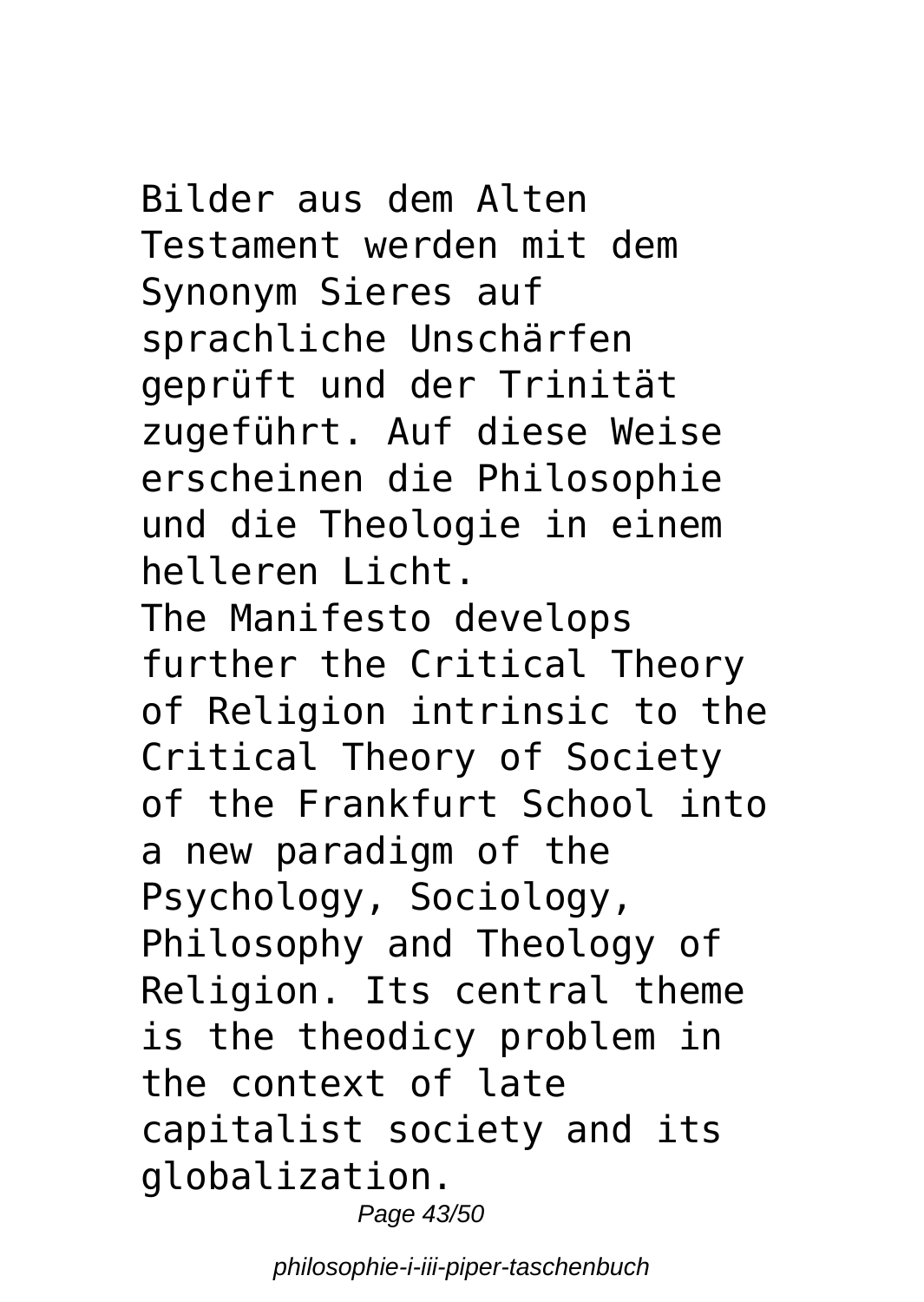### große Denker von der Antike bis zur Gegenwart Comparative Literature: Sharing Knowledges for Preserving Cultural Diversity - Volume III A Critical Introduction Ludwig Boltzmann: His Later Life and Philosophy, 1900-1906 An Introduction to the Foundations of Science of

Education, Philosophy of Education and Practical Pedagogics

From Selfhood to Being The Philosophy of Jürgen Habermas

2013 sees the centenary of Jaspers' foundation of psychopathology as a science in its own right. In 1913 Karl Jaspers published his psychiatric opus Page 44/50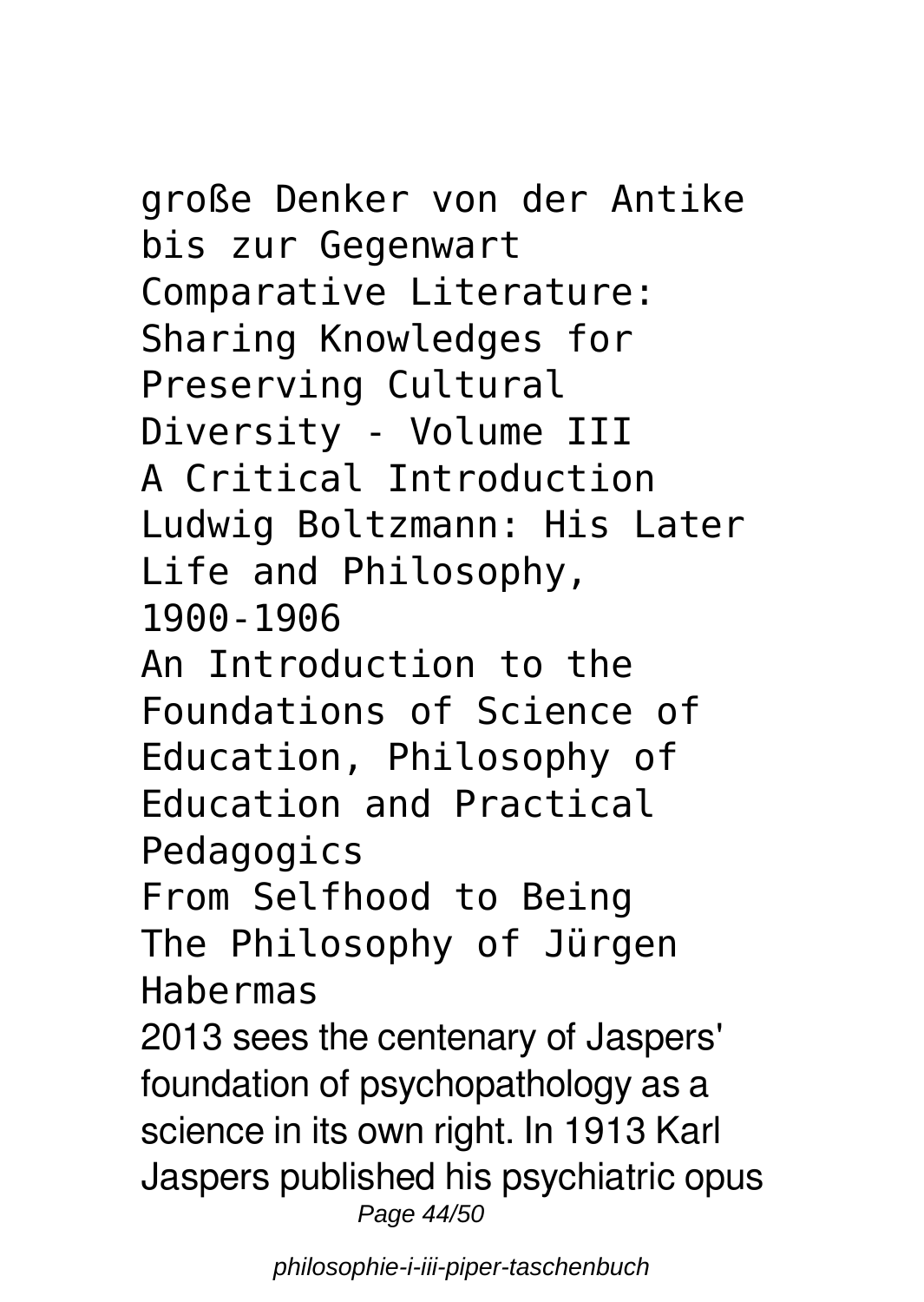## magnum - the Allgemeine Psychopathologie (General

Psychopathology). Jaspers was working at a time much like our own with rapid expansion in the neurosciences, and responding to the philosophical challenges that this raised. The idea inspiring his book was very simple: to bring order into the chaos of abnormal psychic phenomena by rigorous description, definition and classification, and to empower psychiatry with a valid and reliable method to assess and make sense of abnormal human subjectivity. After almost one century, many of the concepts challenged by Jaspers are still at issue, and Jaspers' investigation is even now the ground for analyses and discussions. With a new edition of the Diagnostic and Statistical Manual (DSM) imminent, many of the issues Page 45/50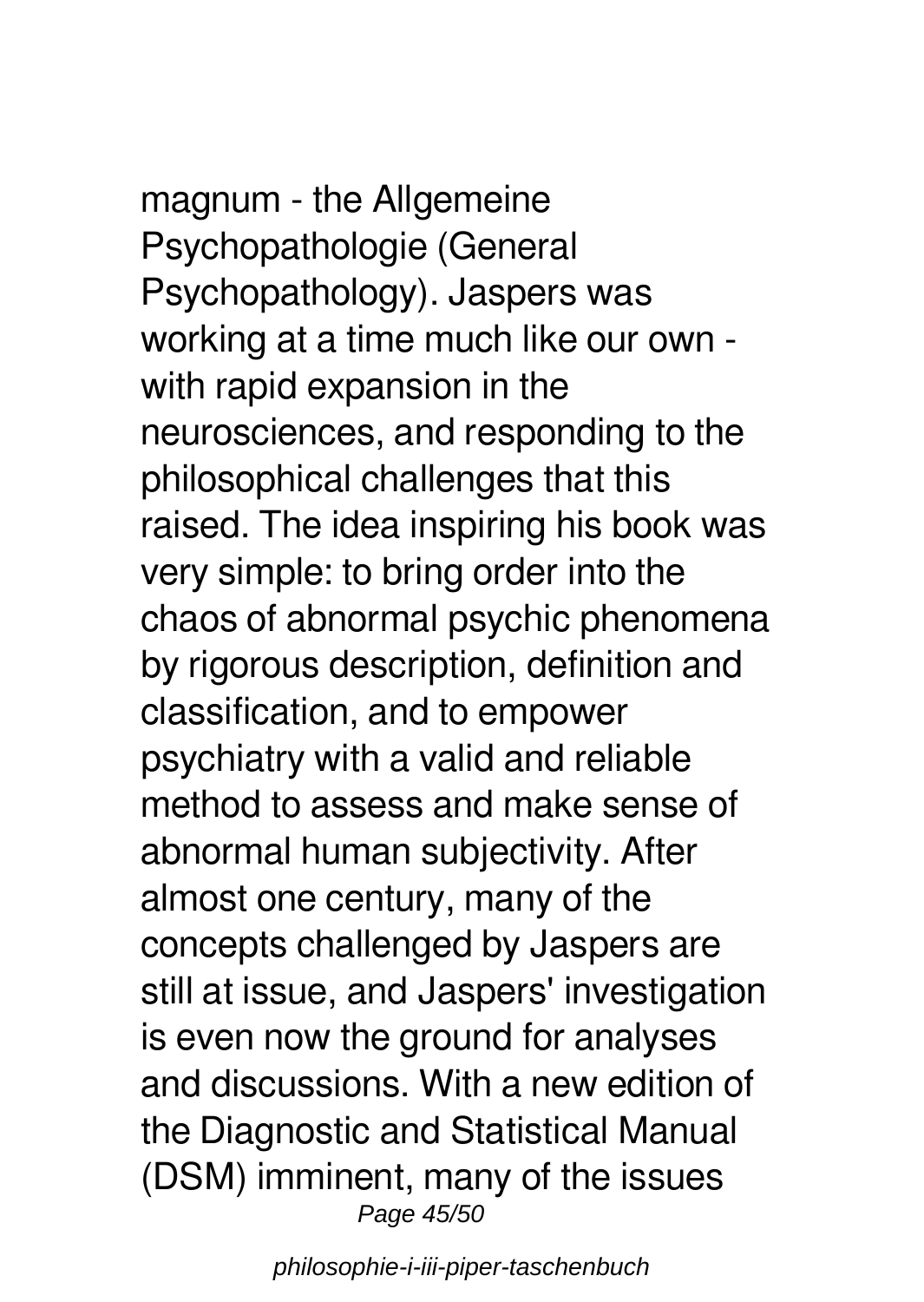concerning methodology and diagnosis are still the subject of much discussion and debate. This volume brings together leading psychiatrists and philosophers to discuss and evaluate the impact of this volume, its relevance today, and the legacy it left. "Jaspers' General Psychopathology is not an easy text to read. Especially nowadays, in the Internet era, it may appear in several parts obscure, convoluted, or repetitive. This is why the present volume has the potential to be not only attractive to scholars, but also extremely useful for young psychiatrists and busy clinicians. It may represent for them a 'guide' to the reading of that ponderous text, helping them to extract the key messages that are likely to resonate with, and at the same time enrich, their clinical practice and theoretical reflection." - From the Page 46/50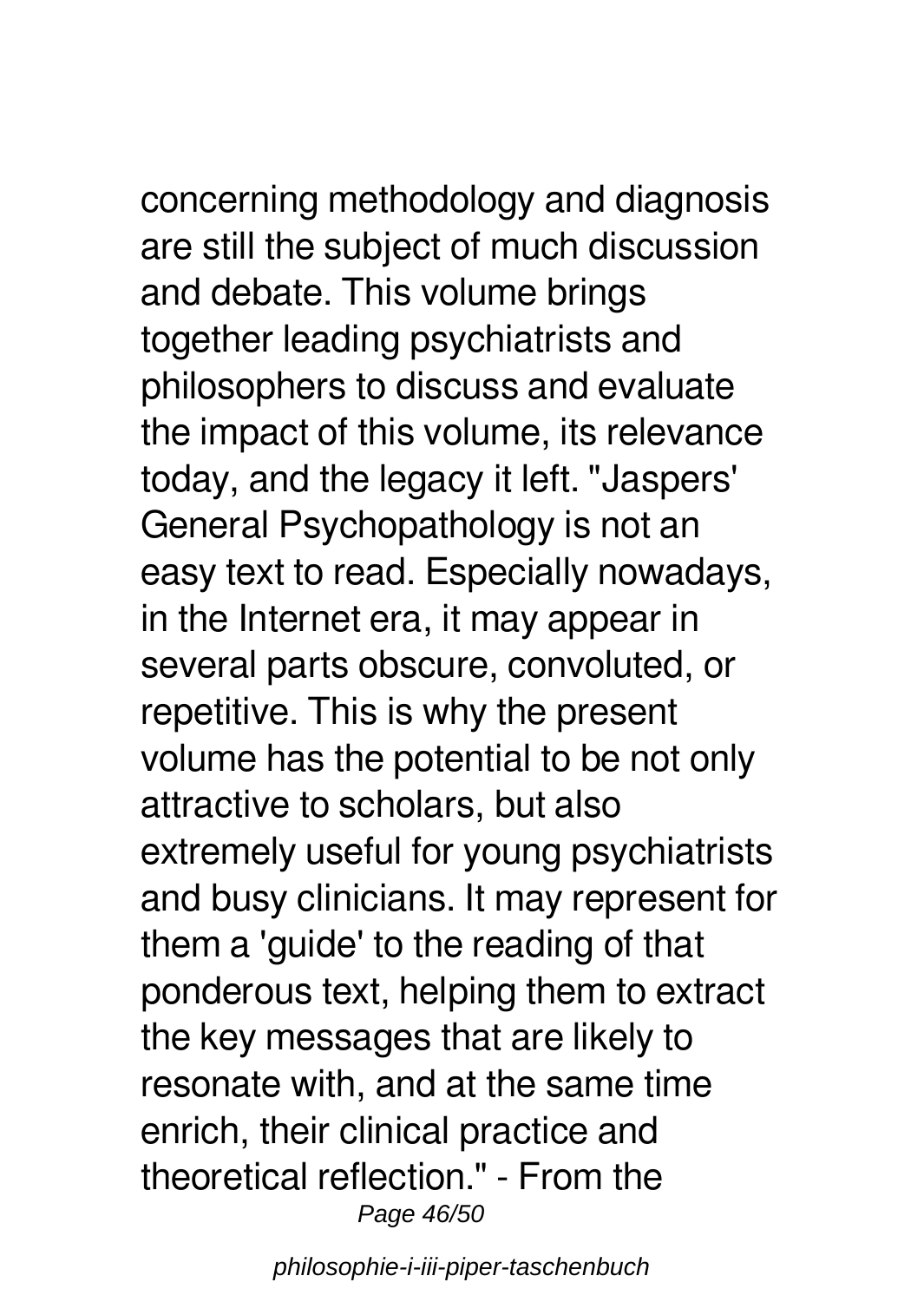## Introduction by Mario Maj Understood historically, culturally,

politically, geographically, or philosophically, the idea of Europe and notion of European identity conjure up as much controversy as consensus. The mapping of the relation between ideas of Europe and their philosophical articulation and contestation has never benefitted from clear boundaries, and if it is to retain its relevance to the challenges now facing the world, it must become an evolving conceptual landscape of critical reflection. The Routledge Handbook of Philosophy and Europe provides an outstanding reference work for the exploration of Europe in its manifold conceptions, narratives, institutions, and values. Comprising twenty-seven chapters by a group of international contributors, the Handbook is divided into three parts: Page 47/50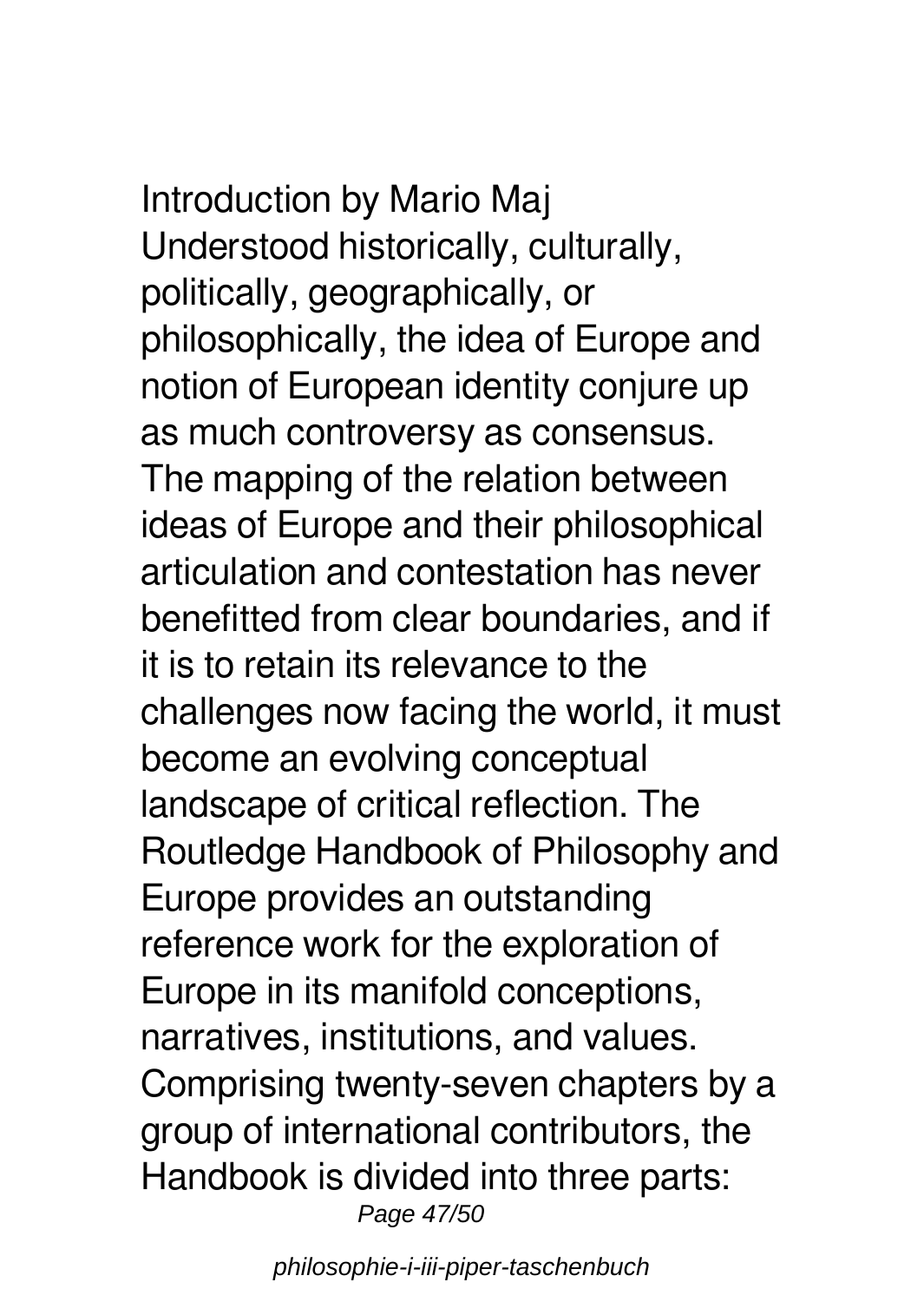Europe of the philosophers Concepts and controversies Debates and horizons. Essential reading for students and researchers in philosophy, politics, and European studies, the Handbook will also be of interest to those in related disciplines such as sociology, religion, and European history and history of ideas.

After his failure to replace metaphysics by a linguistic approach, Ludwig Boltzmann came to identify the philosophy of science with methodology which, in turn, he considered to be part of science itself, and thus not part of philosophy at all. His definition of philosophy as metaphysics meant that, from his point of view, all philosophers were metaphysicians, himself included. Boltzmann the philosopher was advised on the improvement of his Weltanschauung by Franz Brentano; to Page 48/50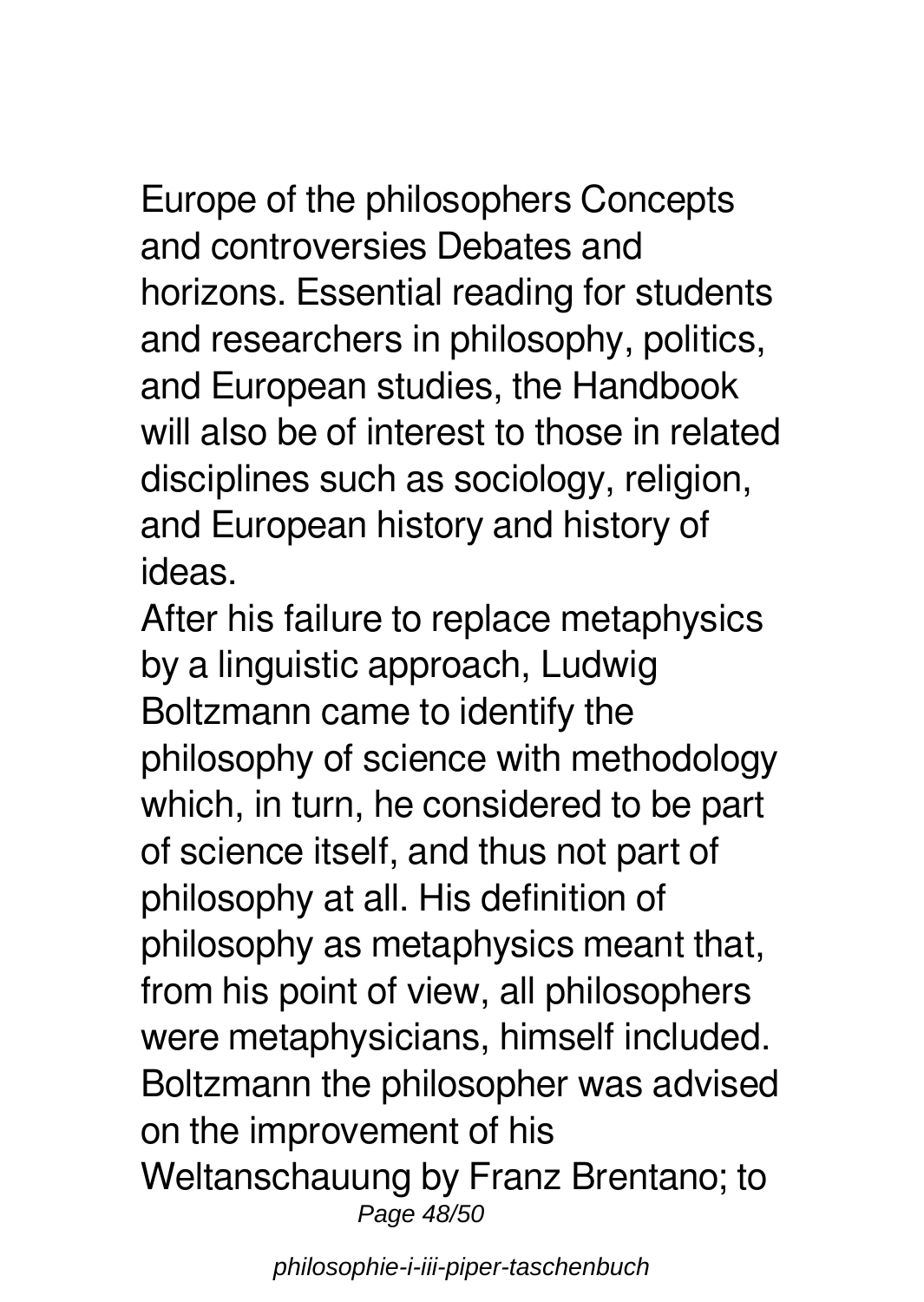such effect that, by the summer of 1905, Boltzmann appeared to be close to a form of critical realism. However, the stronger this realism became, the more inconsistent it seemed to be with his `Mach plus pictures' methodology of science. During this period, he planned to write a book, first on metaphysics and then later on what he called `A priori probability' and what he considered to be its shortcomings. Apparently, the book was never completed. All know Boltzmann the great physicist. Much less widely known is that he was an original philosopher: one who had a great impact on early 20th Century Viennese philosophy, beginning with Wittgenstein and the Vienna Circle and extending even to Popper and Feyerabend. Blackmore's delving into Boltzmann's correspondence, coupled with his

Page 49/50